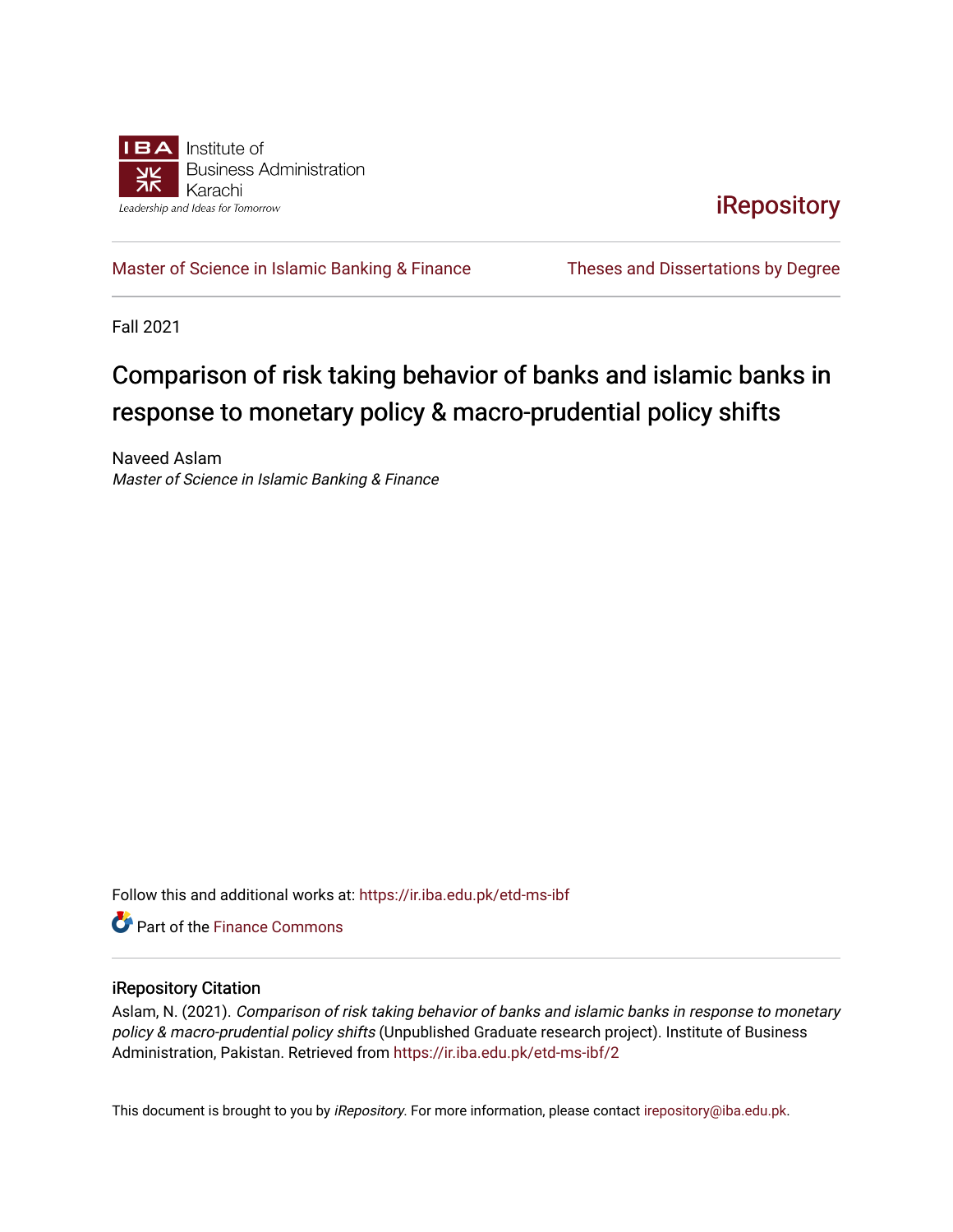

## **COMPARISON OF RISK TAKING BEHAVIOR OF BANKS AND ISLAMIC BANKS IN RESPONSE TO MONETARY POLICY & MACRO-PRUDENTIAL POLICY SHIFTS**

This Project is submitted to the Department of Finance as partial fulfilment of Master of Science Degree in Islamic Banking and Finance

by

**Naveed Aslam**

Supervised by

**Dr. Ashraf Khan** Assistant Professor Department of Finance Institute of Business Administration (IBA), Karachi

Fall Semester 2021 Institute of Business Administration (IBA), Karachi, Pakistan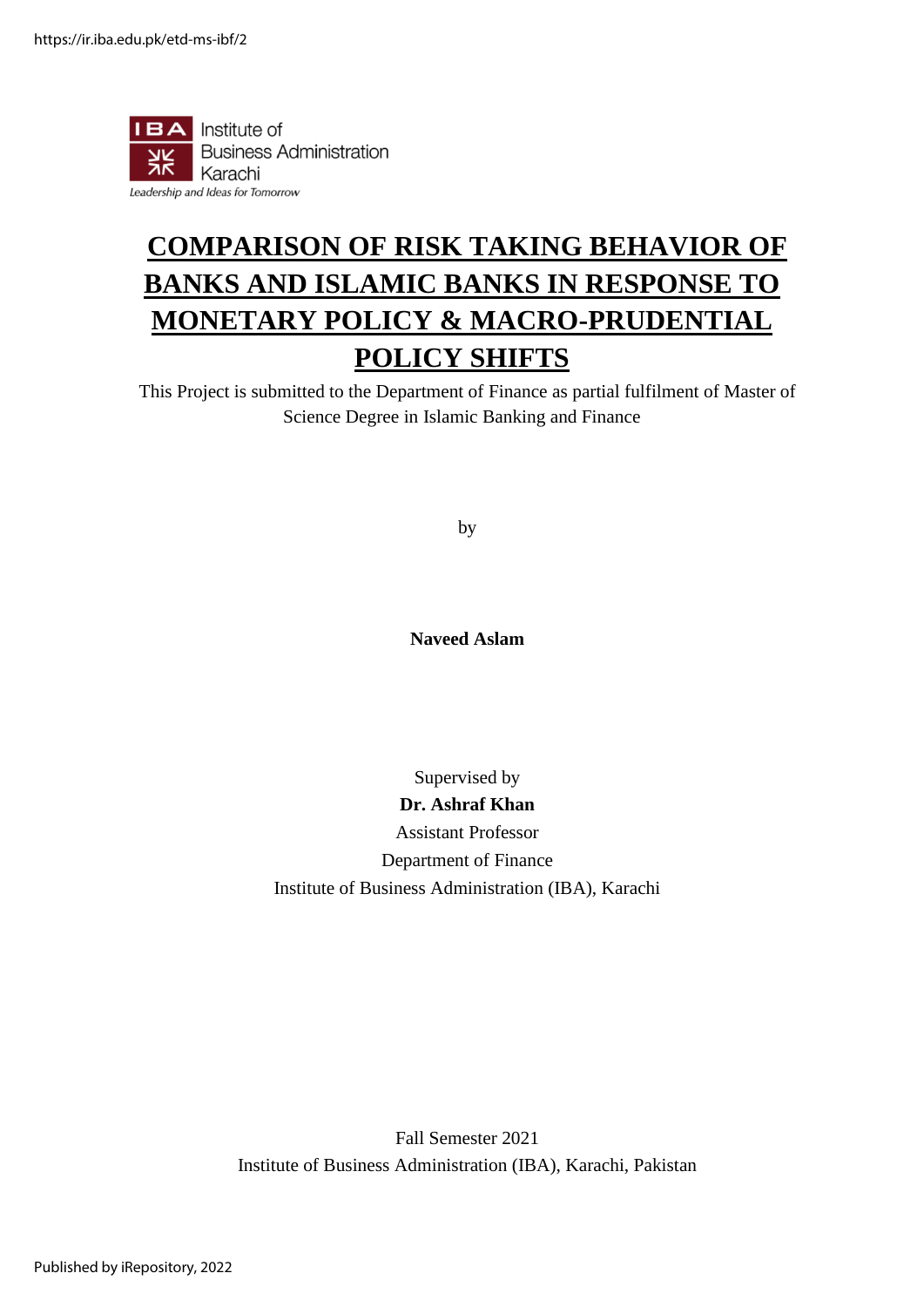

## **COMPARISON OF RISK TAKING BEHAVIOR OF BANKS AND ISLAMIC BANKS IN RESPONSE TO MONETARY POLICY & MACRO-PRUDENTIAL POLICY SHIFTS**

This Project is submitted to the Department of Finance as partial fulfilment of Master of Science Degree in Islamic Banking and Finance

by

#### **Naveed Aslam**

(Student Number: 15187)

**Committee:**

### **Dr. Ashraf Khan** Supervisor

Department of Finance Institute of Business Administration (IBA), Karachi

> Fall Semester 2021 Institute of Business Administration (IBA), Karachi, Pakistan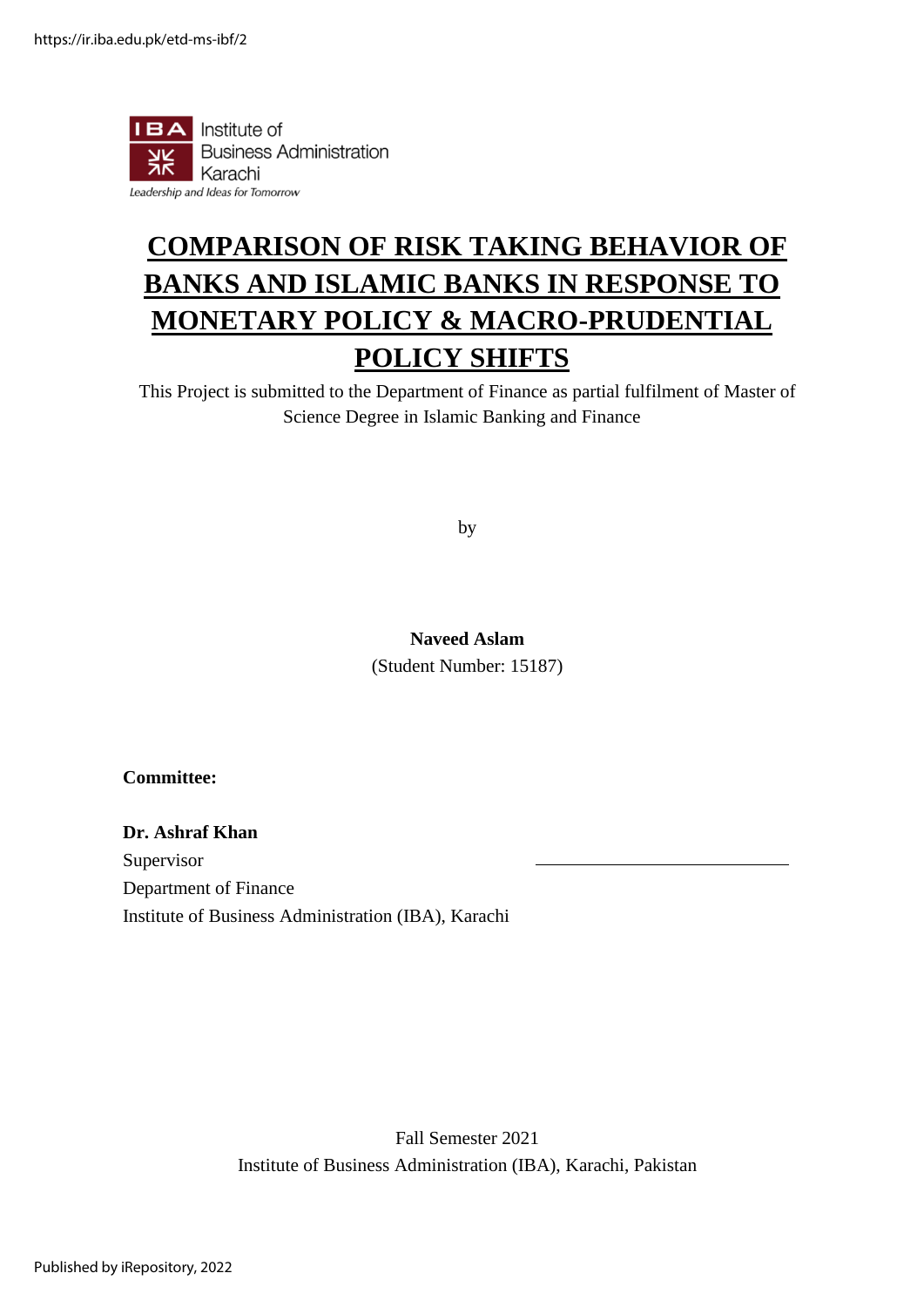Copyright: **2021, Naveed Aslam** All Rights Reserved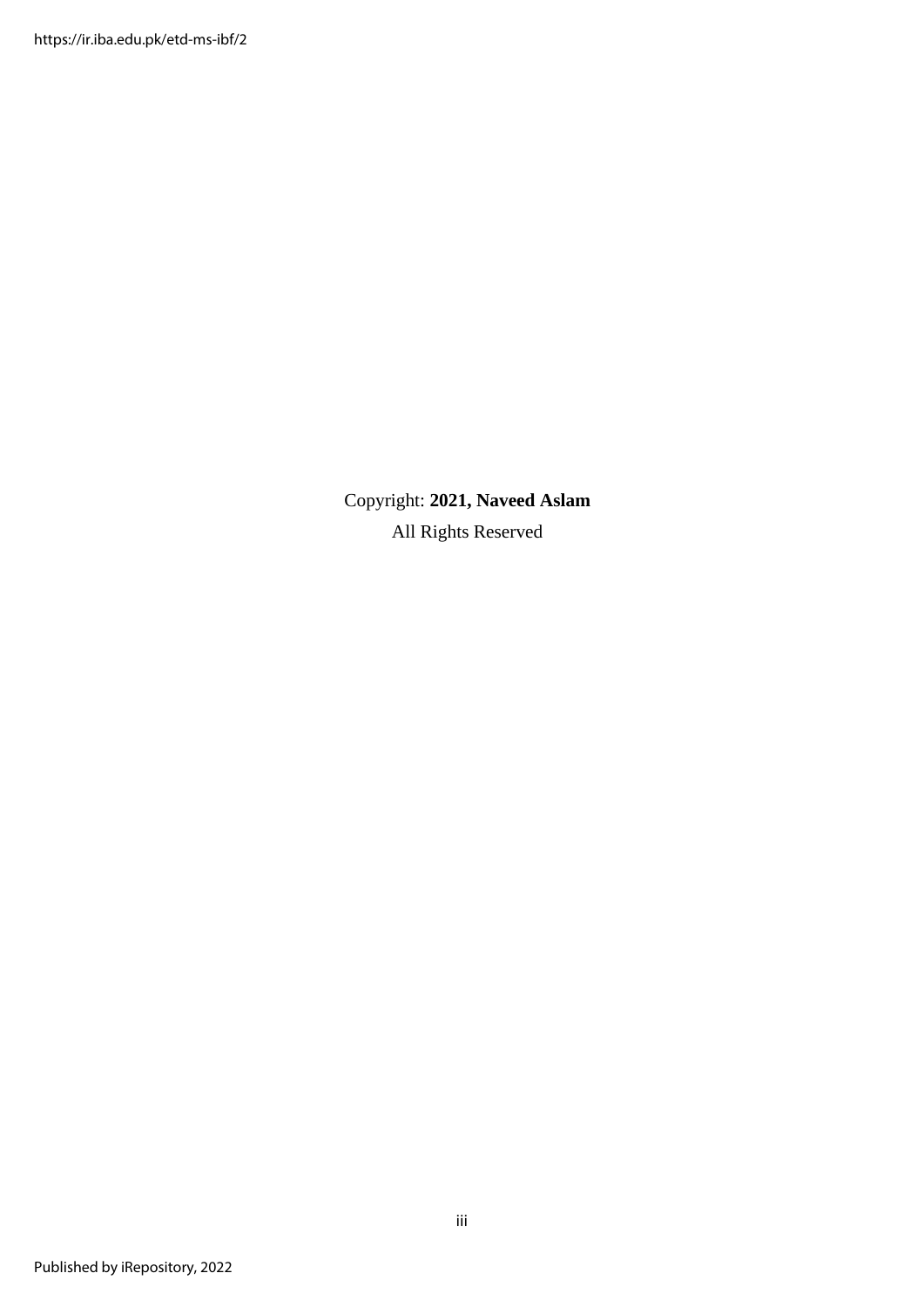### **Acknowledgement**

I thank Dr. Ashraf Khan, Assistant Professor at the Institute of Business Administration (IBA), Karachi, for his invaluable guidance. I am also indebted to Dr. Irum Saba for her zealous patronage of MS Islamic Banking and Finance programme.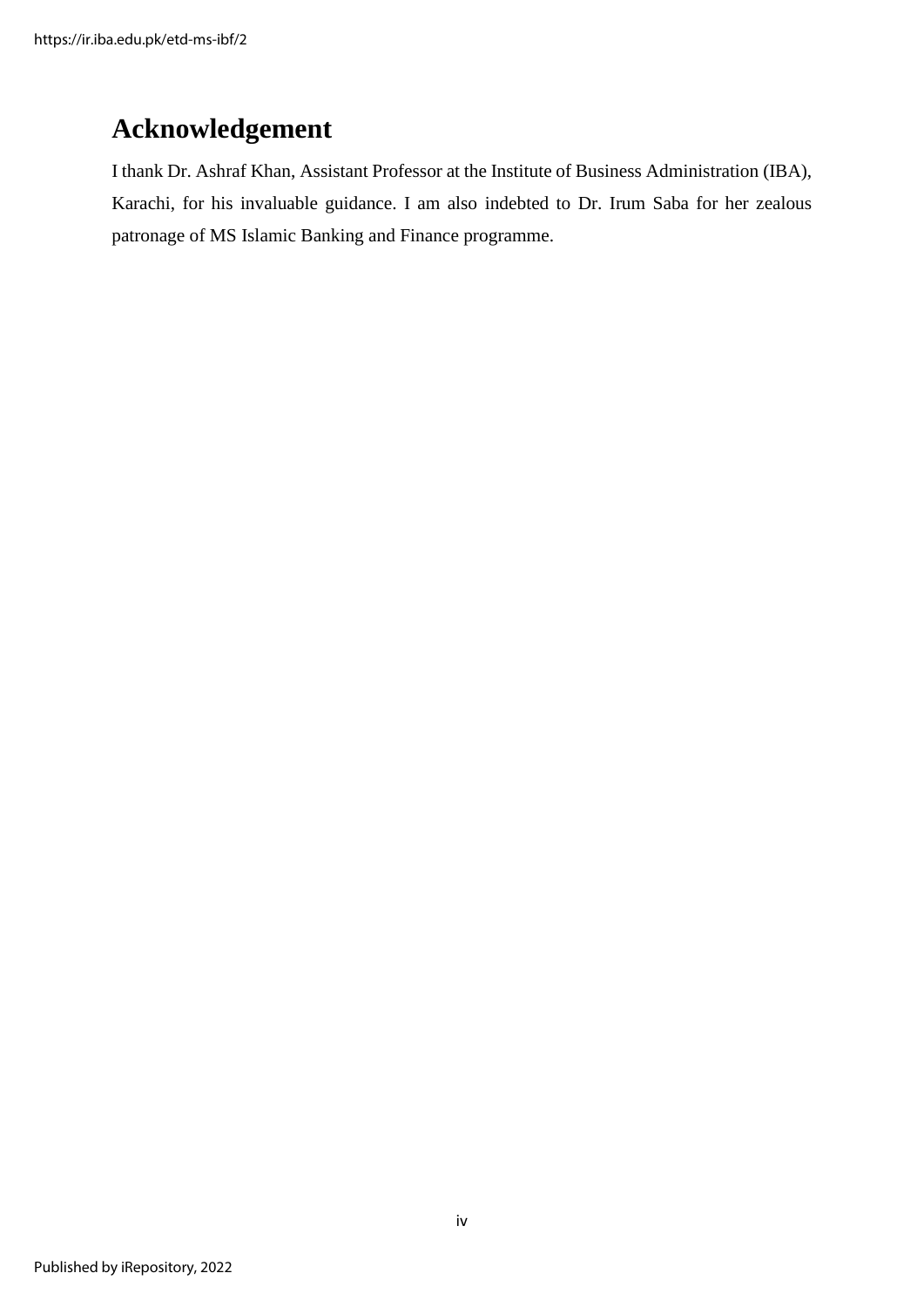## **Table of Contents**

| 1.1 Risk taking in Pakistan under Monetary Policy and Macro-prudential Policy Variables 3 |  |
|-------------------------------------------------------------------------------------------|--|
|                                                                                           |  |
|                                                                                           |  |
|                                                                                           |  |
|                                                                                           |  |
|                                                                                           |  |
|                                                                                           |  |
|                                                                                           |  |
|                                                                                           |  |
|                                                                                           |  |
|                                                                                           |  |
|                                                                                           |  |
|                                                                                           |  |
|                                                                                           |  |
|                                                                                           |  |
|                                                                                           |  |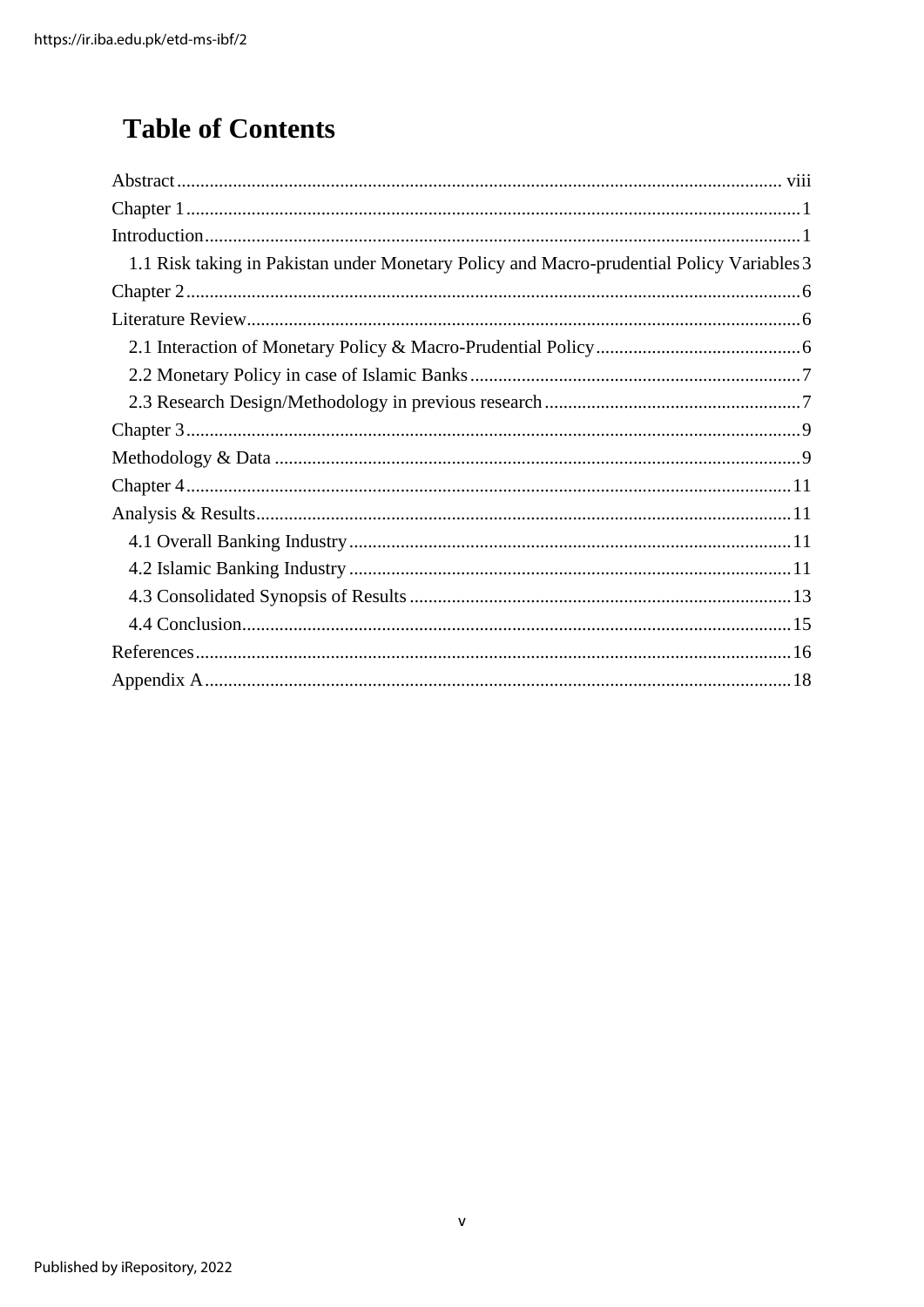### **List of Tables**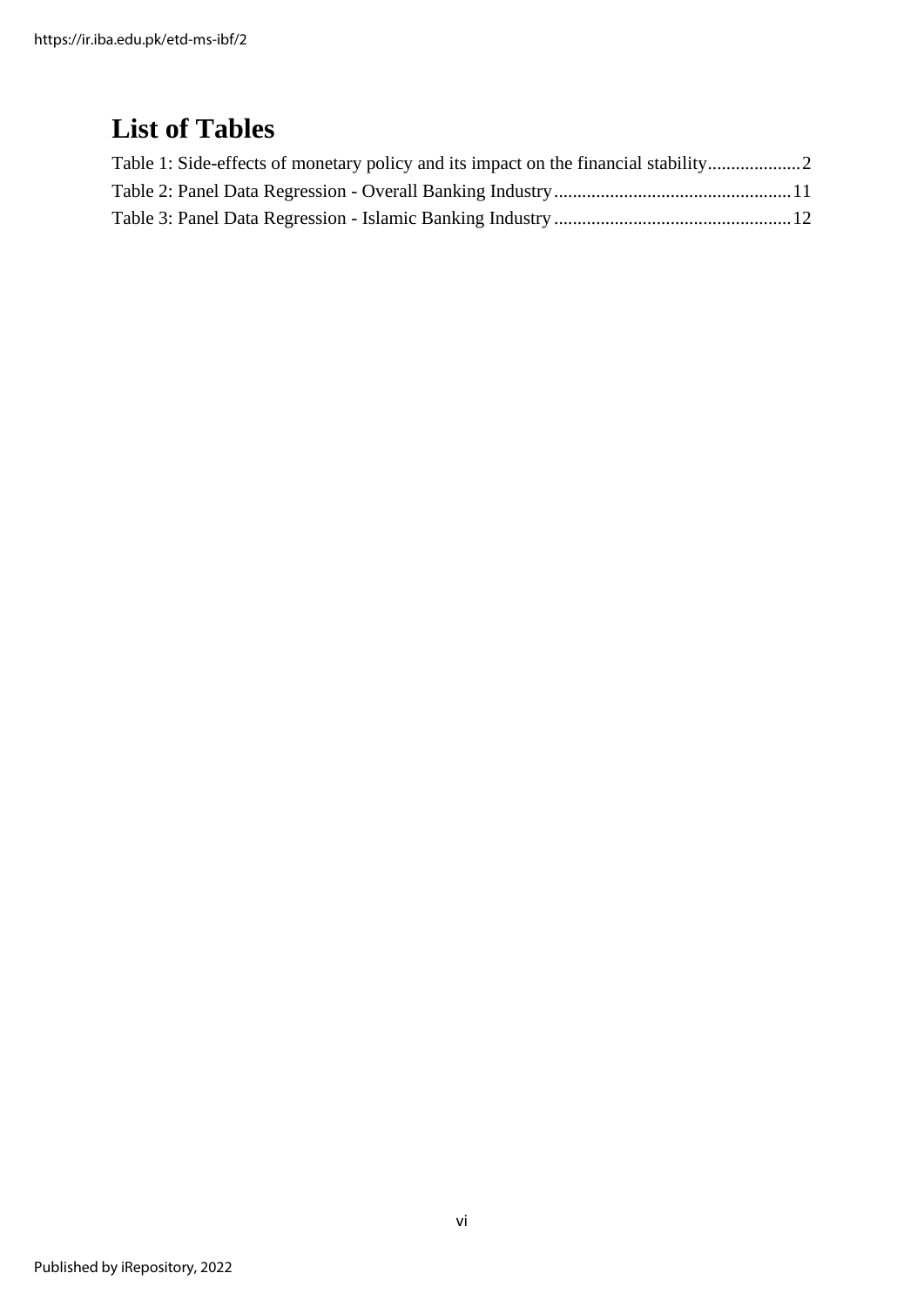## **List of Figures**

<span id="page-7-0"></span>

| Figure 3: Credit (Pvt.) to GDP-Pakistan Figure 4: Credit (Pvt.) to GDP |  |  |  |
|------------------------------------------------------------------------|--|--|--|
|                                                                        |  |  |  |
|                                                                        |  |  |  |
|                                                                        |  |  |  |
|                                                                        |  |  |  |
|                                                                        |  |  |  |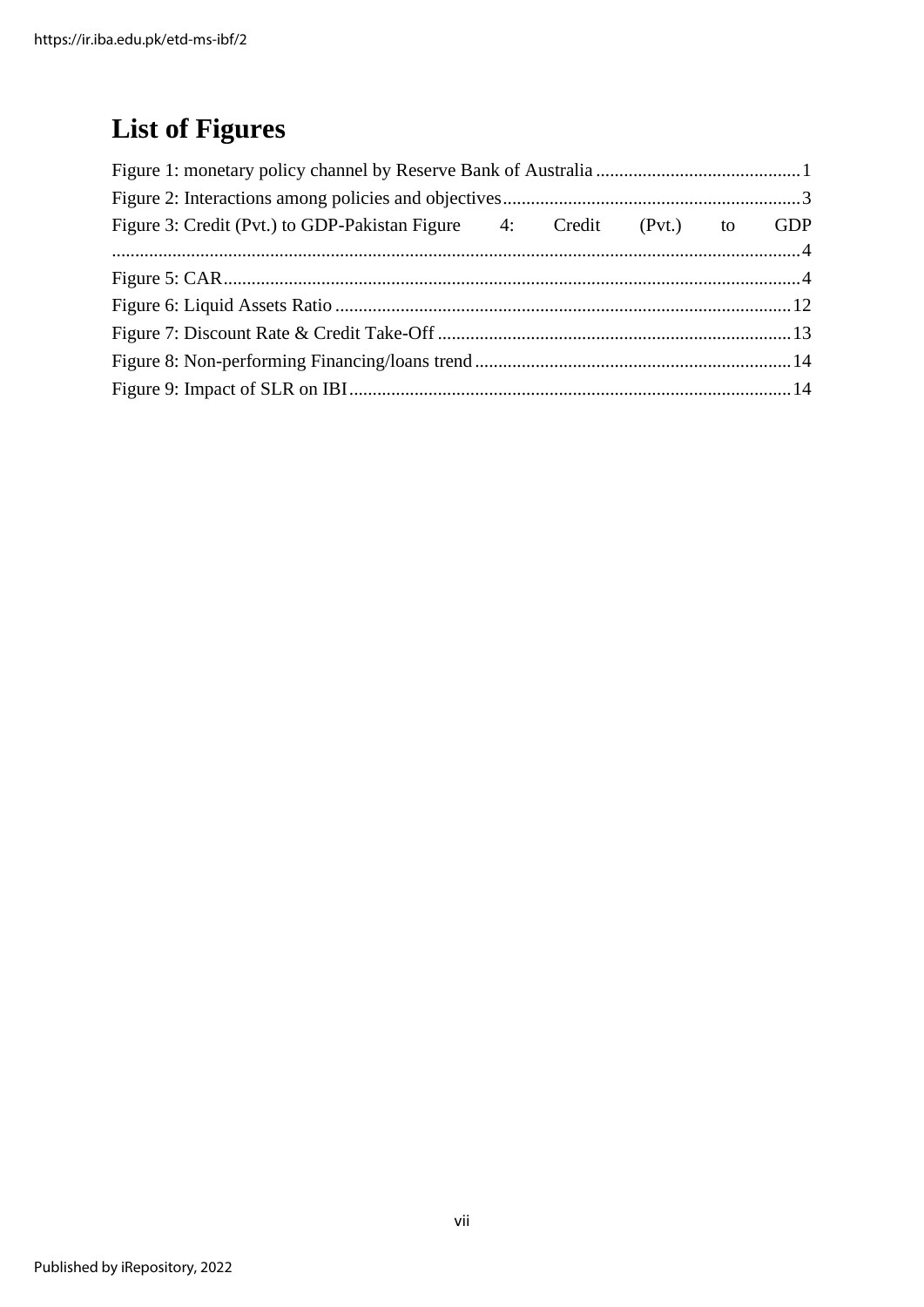### **Abstract**

In the aftermath of global financial crisis of 2008, the central banks developed and deployed Macro-Prudential Policy (MPP) tools for protecting the financial system. MPP ensured the financial stability by influencing the risk taking behavior of financial institutions. Later, researchers raised questions over the impact of MPP on transmission mechanism of Monetary Policy (MP) which targeted inflation/employment. The literature on this issue transpired that MPP may impact the monetary policy transmission in a positive or negative way by controlling the risk taking channel. In this paper, the influence of monetary policy variables over the risk-taking behavior of overall banking industry and Islamic Banking Institutions (IBI) was examined in the presence of macro-prudential policy variables. The period of study was 2012-2020 when the monetary policy rates hit the lowest rates of 6.25% and then surged to peak in 2019 to 13.5%. Results transpired that expansionary monetary policy did not trigger the risk taking behavior but rather had a positive relationship with risk taking variable of loans to deposits both in overall banking industry and IBIs. This signifies a strong macro-prudential policy influence over risk taking in Pakistan. Though, the risk taking of IBIs was relatively higher, however, the credit risk management was better in IBIs as portrayed by lower non-performing financing rate.

**Keywords:** Islamic Banking; Risk Taking; Monetary Policy Transmission; Panel Regression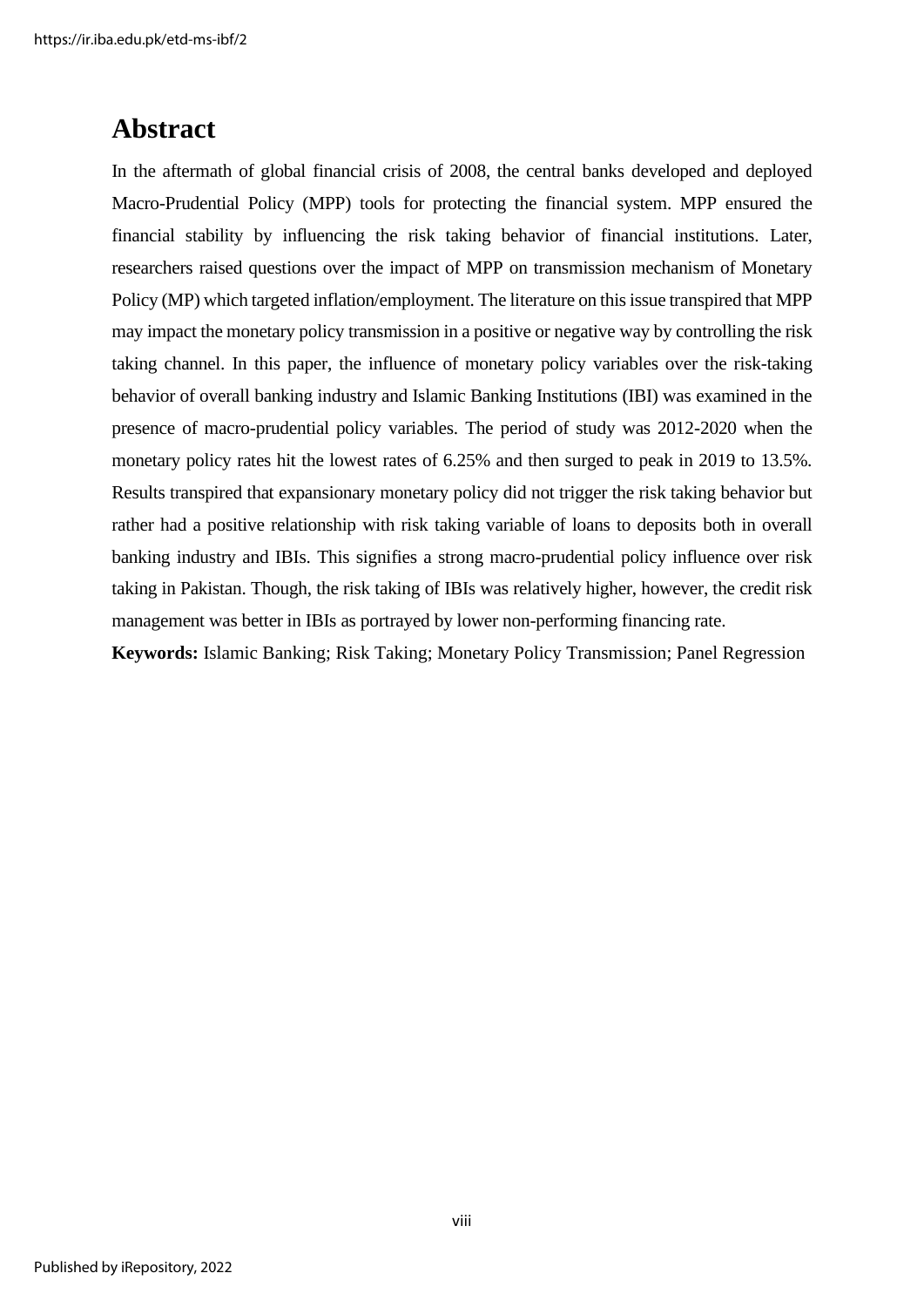# <span id="page-9-1"></span><span id="page-9-0"></span>**Chapter 1 Introduction**

Monetary policy is based around the rate charged by the central bank to loan money to the commercial banks. This rate has a direct impact on the lending rate charged by the commercial banks to their customers. Hence, the level of borrowing of bank clients is directly based on the rates charged. When the rates are low, they want to borrow and when the rates are high, the borrowing is lower. The main purpose of the monetary policy is to ensure that there is a sustainable level of inflation which does not strip the purchasing power of the public and it provides maximum employment by giving incentive to the producers. Thereby, the country can move towards a GDP increase in the long  $run<sup>1</sup>$ . The transmission of monetary policy is based on how the monetary policy rate defines the resultant economic shift and its impact on inflation<sup>2</sup>. The main channels of transmission of the monetary policy include the i) saving and investment channel, ii) bank rates channel, iii) asset prices channel and iv) exchange rates channel. The description of the monetary policy channel by Reserve Bank of Australia is given below:



**Figure 1: monetary policy channel by Reserve Bank of Australia**

<span id="page-9-2"></span>**<sup>1</sup>** https://www.banrep.gov.co/en/node/22746#:~:text=The%20primary%20objective%20of%20monetary,the%20 population%27s%20quality%20of%20life.

**<sup>2</sup>** [https://www.rba.gov.au/education/resources/explainers/the-transmission-of-monetary-](https://www.rba.gov.au/education/resources/explainers/the-transmission-of-monetary)

policy.html#:~:text=The%20transmission%20of%20monetary%20policy%20describes%20how%20changes% 20made%20by,the%20impact%20on%20the%20economy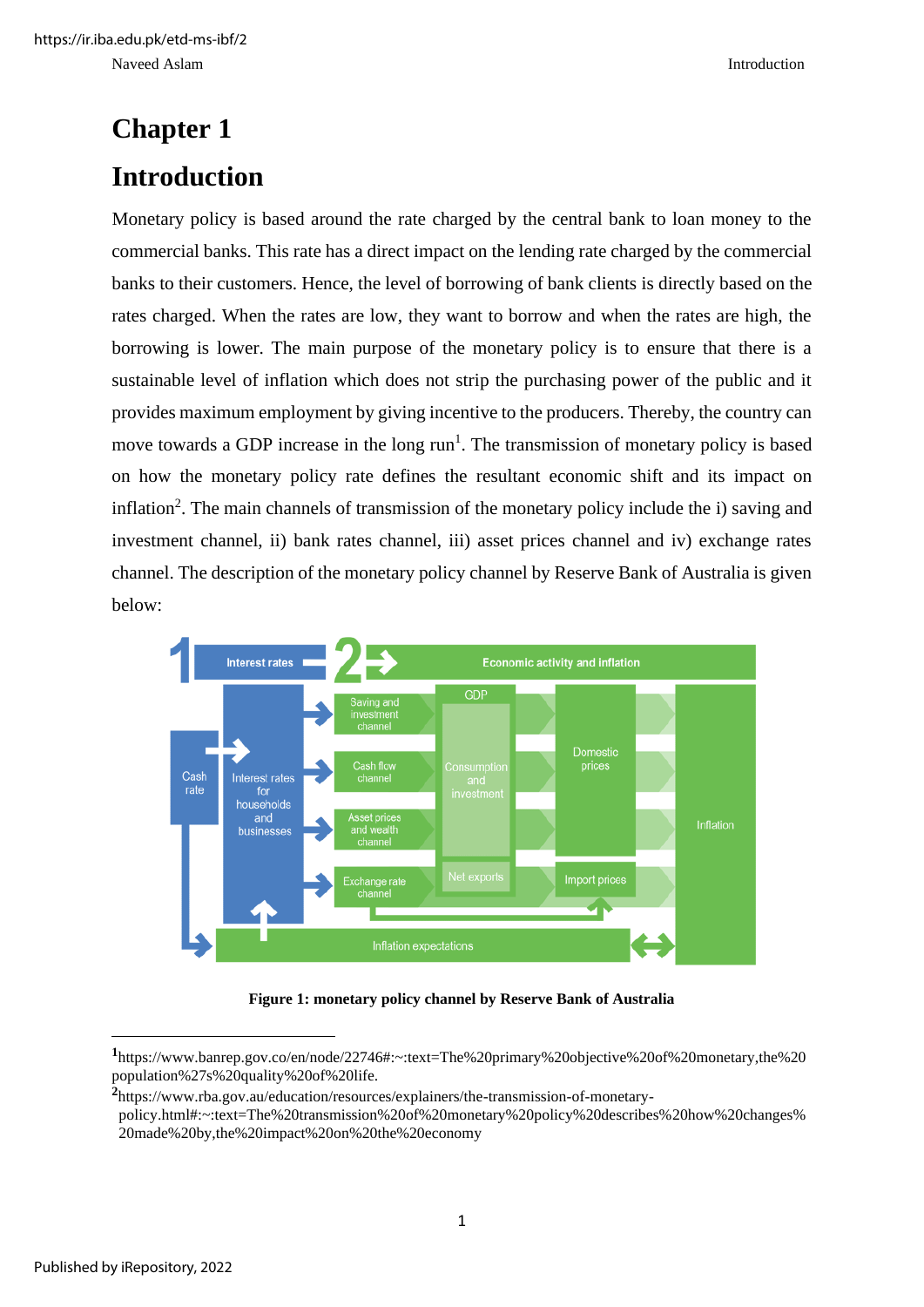Naveed Aslam Introduction and the state of the state of the state of the state of the state of the state of the state of the state of the state of the state of the state of the state of the state of the state of the state

The effectiveness of monetary policy is determined by how the credit channel of banks is able to respond to shifts in monetary policy. This is determined by studying the risk taking behavior of the bank towards changes in monetary policy (Paligorova & Santos, 2012).

The Global Financial Crisis showed that monetary policy was not able to contain the seeds of economic turmoil and the question arose that whether price stability can ensure economic stability. IMF highlighted that GFC proved that price stability cannot ensure macroeconomic stability. In many jusrisdictions, financial turmoil occurred during phases of low inflation. Hence, economic stability cannot happen without financial stability (Maddaloni & Luis Peydró, 2013). It was identified that there are side-effects of monetary policy and its impact on the financial stability can have an overall bearing over the economic stability (Nier & Kang, 2017). The below table explained this relationship.

<span id="page-10-0"></span>

| <b>Source of financial</b><br>instability    | <b>Monetary Policy</b><br><b>Channel</b> | <b>Relationship with MP</b>             | Tools to contain side effects                                                          |
|----------------------------------------------|------------------------------------------|-----------------------------------------|----------------------------------------------------------------------------------------|
| Risky behaviour of<br>financial institutions | Risk-taking                              | Increases with lax MP<br>and vice versa | Capital buffers, leverage ratio<br>Net stable funding ratio, capital<br><b>buffers</b> |

**Table 1: side-effects of monetary policy and its impact on the financial stability**

After the Global Financial Crisis (GFC), central banks and banking regulators have focused on the tools on the right hand side of the above table for achieving the financial stability. These tools have been broadly named as Macro-prudential policy which is used to control the side-effects of Monetary Policy, i.e., its impact over the risk taking of FIs. However, the side-effects of MPP include its impact on the monetary policy.

Its may be noted that there is a wide difference in the goals of these two policies. Monetary policy focuses on price stability and it may neglect economic stability. The goal of MPP is to ensure the stability of the financial system. This policy operates by placing the countercyclical buffers which protect the financial system from the adverse impact of economic downturns. (Maximillian, 2018). The interaction between Fiscal, Monetary and Macroprudential policy is depicted by Nier & Kang (2017) by the below diagram: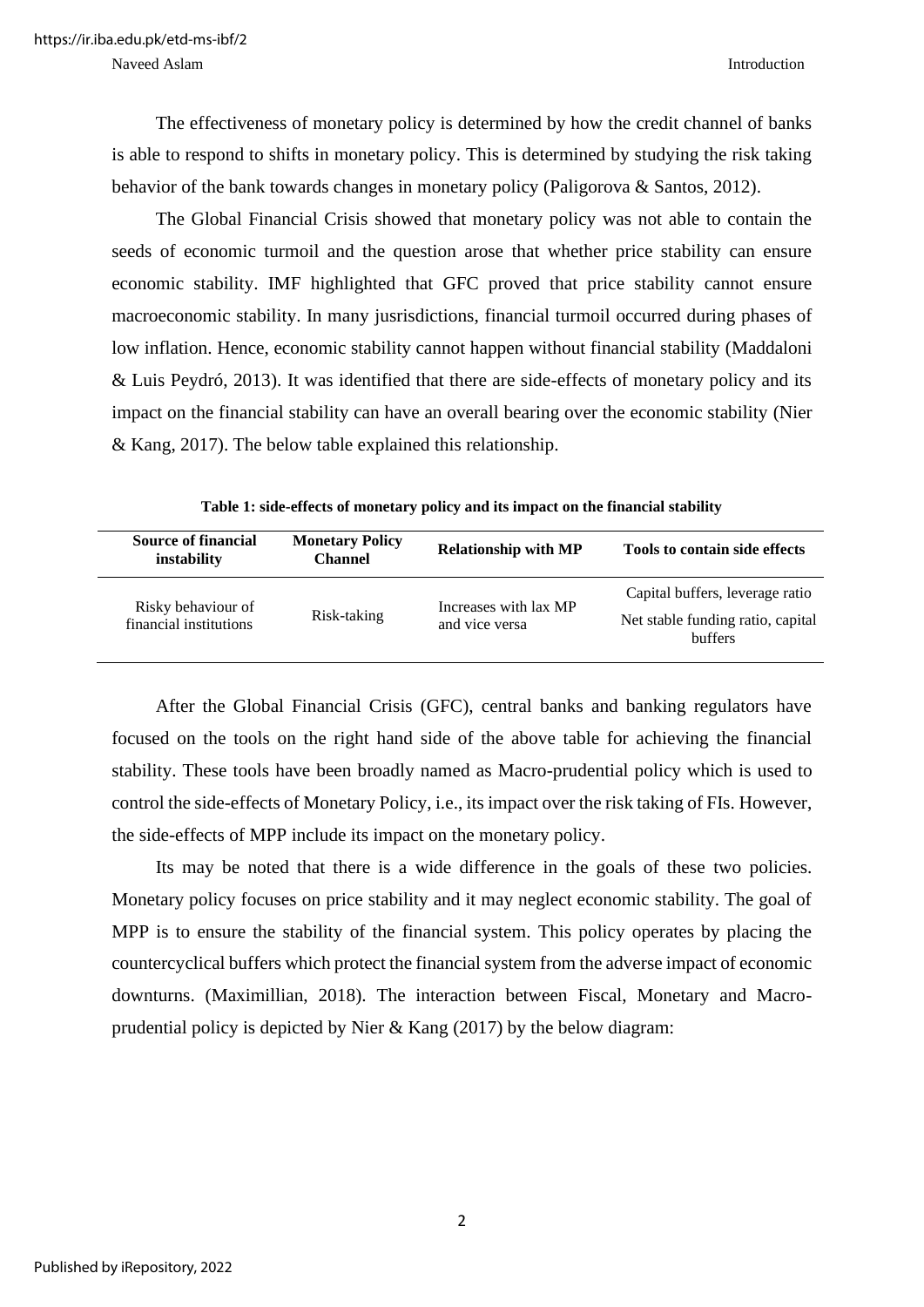https://ir.iba.edu.pk/etd-ms-ibf/2

Naveed Aslam Introduction and the state of the state of the state of the state of the state of the state of the state of the state of the state of the state of the state of the state of the state of the state of the state



**Figure 2: Interactions among policies and objectives**

<span id="page-11-1"></span>It has been observed that MPP is devised independently from the monetary policy. In case of Pakistan, the monetary policy is decided by the Monetary Policy Committee (MPC) which is a broad based committee comprising of economists, central bankers and Government officials (fiscal side representation). However, the macro-prudential policy resides solely with the State Bank of Pakistan. It was identified that these policies may compliment or nullify the effect of one-another. For instance, a central bank may pursue and loose monetary policy whereas the same may not result in credit off-take due to restrictions placed by regulators on leverage of banks. Other researchers pointed out that these policies must work in harmony to enhance the impact of eachother.

### <span id="page-11-0"></span>**1.1 Risk taking in Pakistan under Monetary Policy and Macro-prudential Policy Variables**

Pakistan has one of the lowest Credit (Pvt. Sector) to GDP ratios in the world which is only 17.12%. This ratio has declined from 27. 84% in 2007. The annual report of SBP (2015) addressed a special section to explain low Credit to GDP rate of Pakistan (State Bank of Pakistan, 2015). The main reasons cited in the report include crowding out effect, structural issues and financial deepening. An indication of where we stand viz-a-viz regional players is given by the below graph which suggests that we are at the bottom. Further, this graph also signifies the role of credit in economic growth. (Source: World Bank)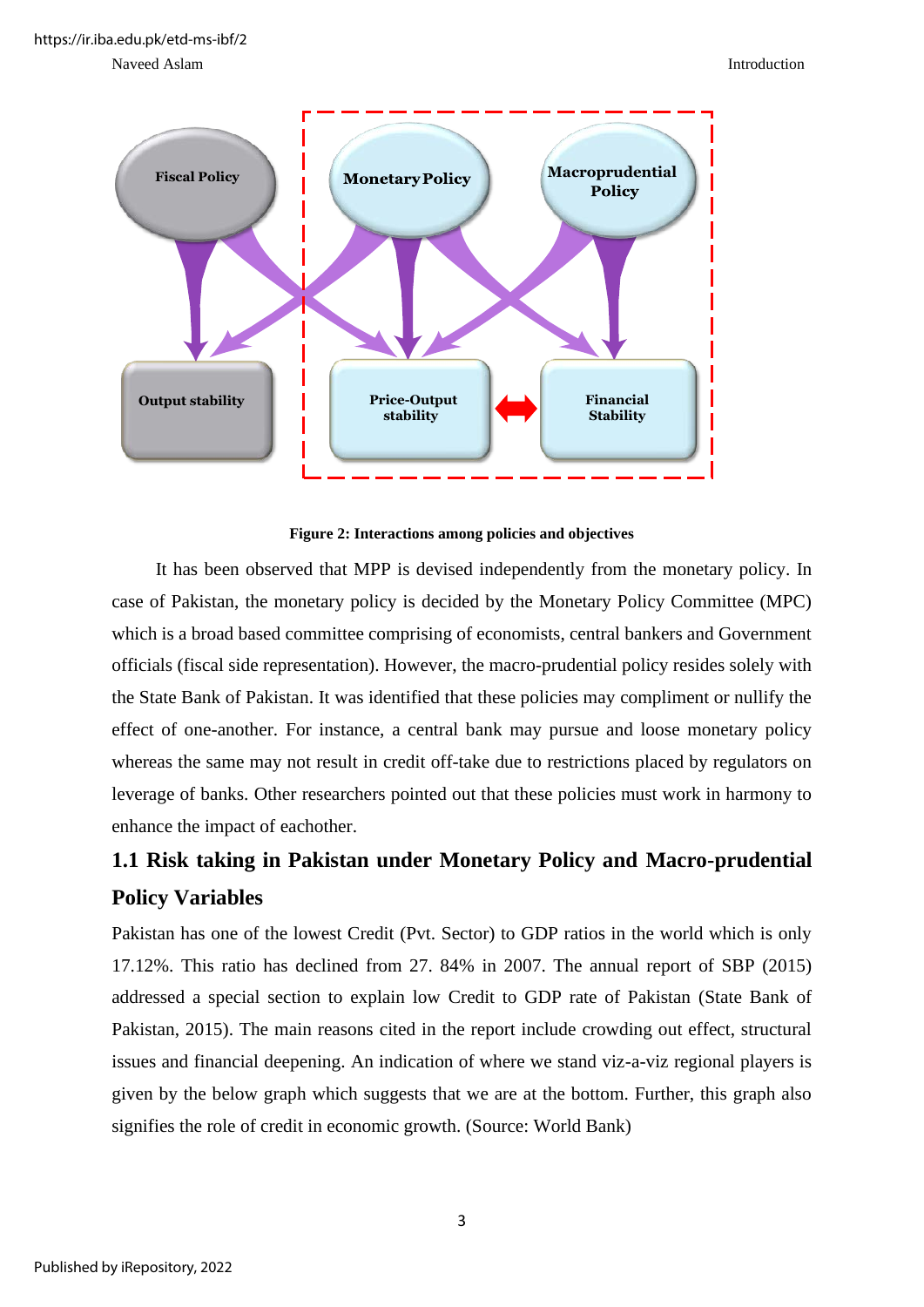

<span id="page-12-0"></span>**Figure 3: Credit (Pvt.) to GDP-Pakistan Figure 4: Credit (Pvt.) to GDP**

Literature transpired that introduction of capital adequacy ratio has resulted in decline in risk taking behavior. It was revealed that CAR ratio, overtime has been strengthened as a result of Basel implementation. This has contributed negatively to extension of credits to private sector which attracts higher risk charge and reduces the CAR (Khalid & Nadeem, 2017). The growth of CAR from 13% in 2011to around 19% in 2020 depicts that Macro-Prudential policy has tightened (Source: SBP).





<span id="page-12-1"></span>In case of Pakistan, the monetary policy rates from 2013 onwards witnessed an all-time low policy rate of 6.25% in 2016. This trend continued till mid of 2017, however, the credit take-off could not be witnessed contrary to expectations and economic theory. Further, as the interest rates started to increase thereafter, the loan to deposits of banking sector increased whereas this was supposed to have a negative impact over the ADR of the banking sector. No study in Pakistan has tried to probe this disruptions in credit/risk taking channel in presence of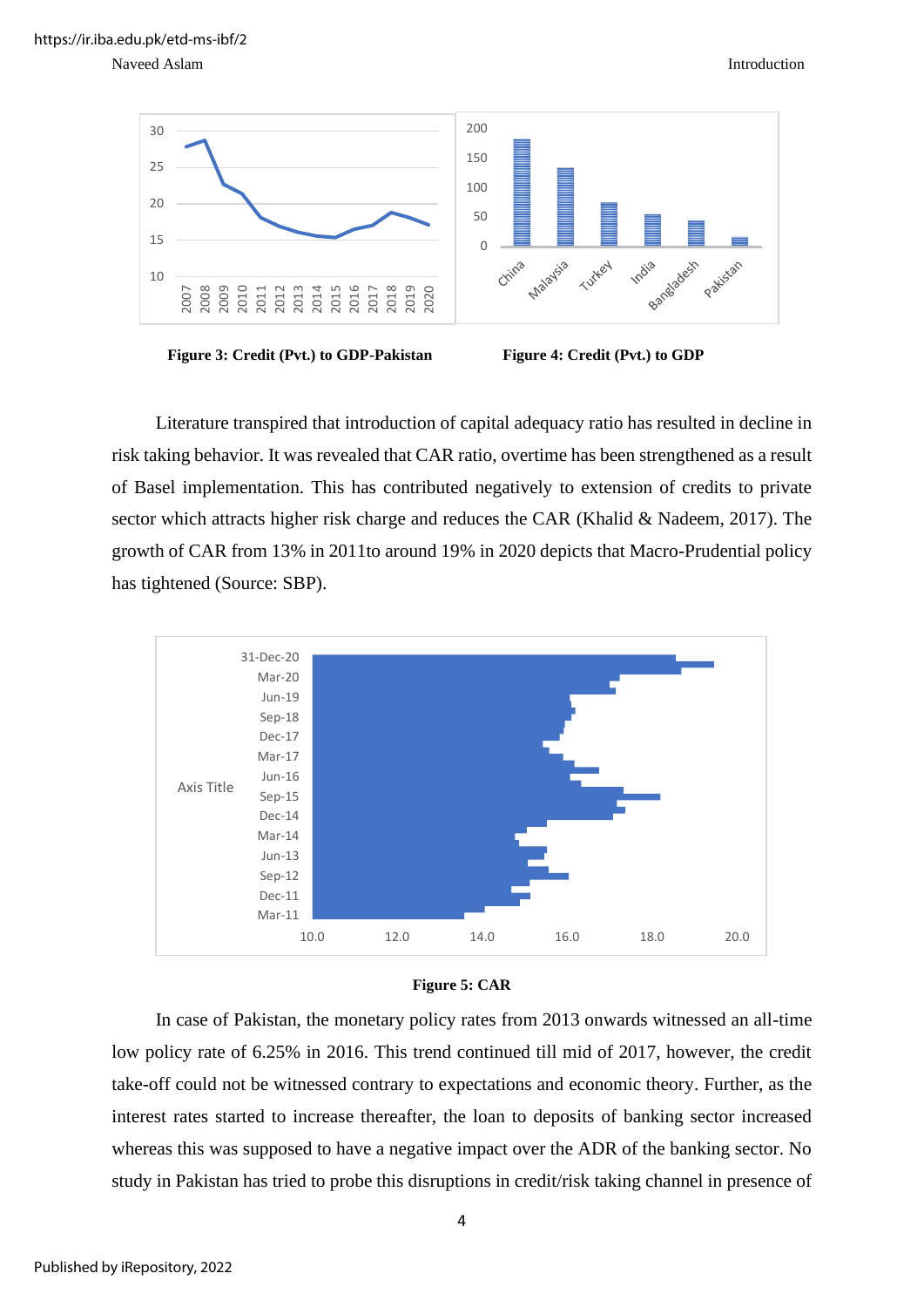Naveed Aslam Introduction

macro-prudential policy. Further, there is a need to further establish whether the risk taking behavior of Islamic Banks reacts to monetary policy and macro prudential variables in the same way as the overall banking industry. It would be interesting to probe this fact as Islamic Banks deal in real assets rather than in document based financing only. Hence, their sensitivity to monetary policy channel viz-a-viz the banking industry would be interesting to note. This paper attempts to compare the risk-taking in banks and IBIs in Pakistan in a period with marked variations in discount rate & a stringent macro-prudential policy stance.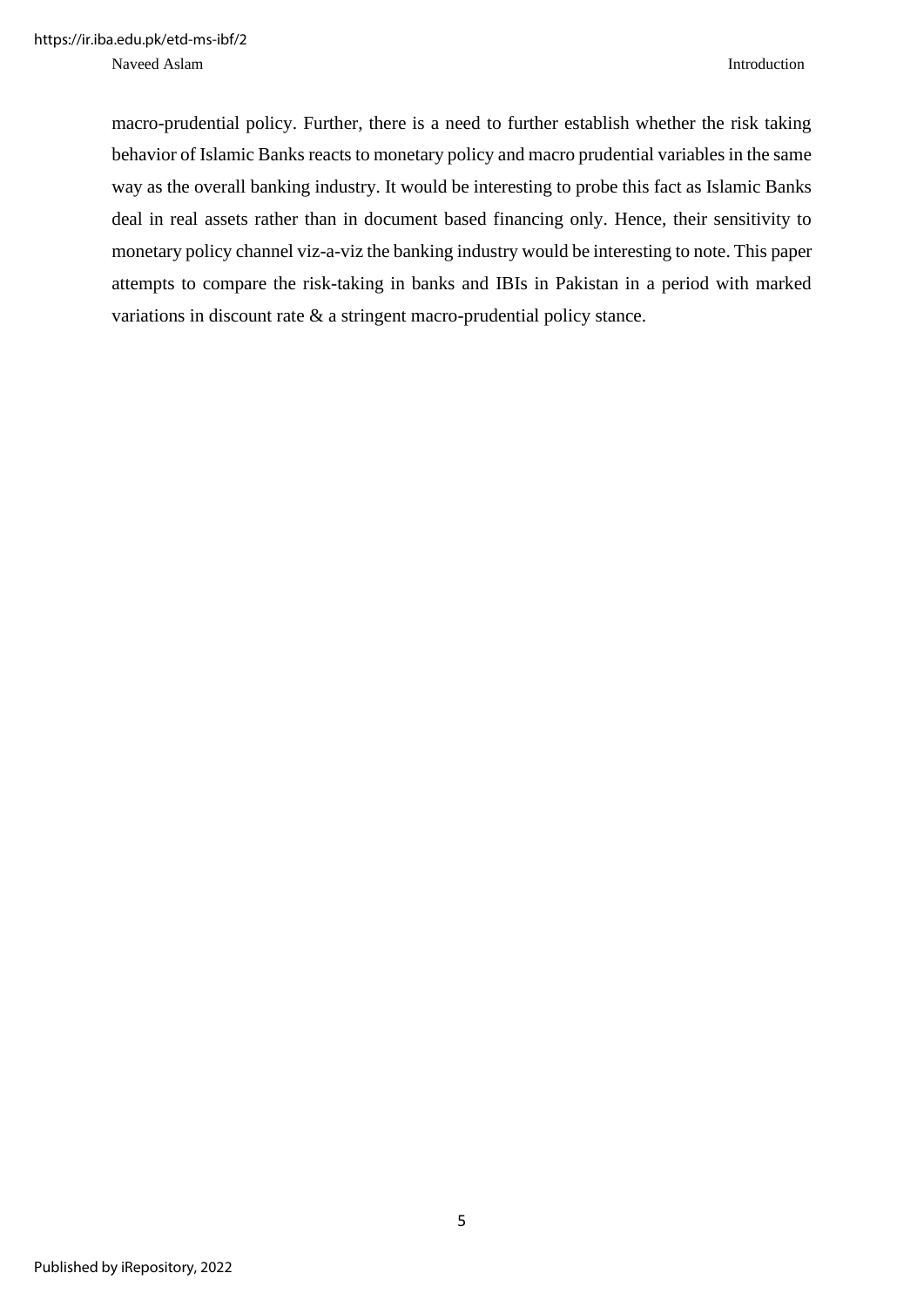## <span id="page-14-1"></span><span id="page-14-0"></span>**Chapter 2 Literature Review**

As per the popular literature, low interest rates stimulate the risk taking channel which actually result in higher credit extensions. As low interest rates reduces the debt repayments, this results in lower default rates amid higher loan demand. This creates incentives to take higher risk (Nier & Kang, 2017). It was noted that credit lending criteria are laxed when interest rates are lowered (Dell'Ariccia, Laeven, & Suarez, 2017). This risk taking materializes into losses when the period of low interest rate is followed by higher interest rates or recession (Bonfim & Soares, 2018). Resultantly, after the GFC, Macro-prudential policy (MPP) tools were deployed to dampen the risk taking triggered by MP, to avoid credit crisis leading to financial/economic instability.

#### <span id="page-14-2"></span>**2.1 Interaction of Monetary Policy & Macro-Prudential Policy**

The financial stability can be achieved only if monetary policy can complement the macroprudential policy. The perplexing situation is that the macro-prudential tools may limit the risk taking of the financial institutions which may negative affect the MP transmission. Resultantly, the financial system may appear to be inelastic to deltas in discount rate or monetary policy rate. Maddaloni & Luis-Peydró (2013) pointed out that the two policies have acted in opposite directions in many jurisdictions. Resultantly, they may act to nullify the impact of each other.

Literature review revealed that the effective use of Macro prudential tools can reduce the use of more aggressive tools of monetary policy (Kannan, Pau, & Alasdair, 2009). It was highlighted that these two policies must be laid down with consultation with each-other. Further, it was emphasized that MPP should be deployed to achieve goals of Monetary Policy (N'Diaye, 2009). It was also confirmed that MPP may be used to pursue MP goals. Conversely, one of the researches pointed out that trade-off exists regarding the practice and outcome of these two policies (Vlček & Roger, 2011).

Researchers endeavoured to explore the nature of relation between MP and MPP as to whether they have complimentary or negative in various scenario. Peydro et al,  $(2013)$  found out that a relationship exists between these two policies. It was pointed out that MP affects financial stability. Hence, it can be conferred that these two policies must keep the goals of each other in perspective. It was concluded that welfare gains can be achieved if these two collaborate with eachother.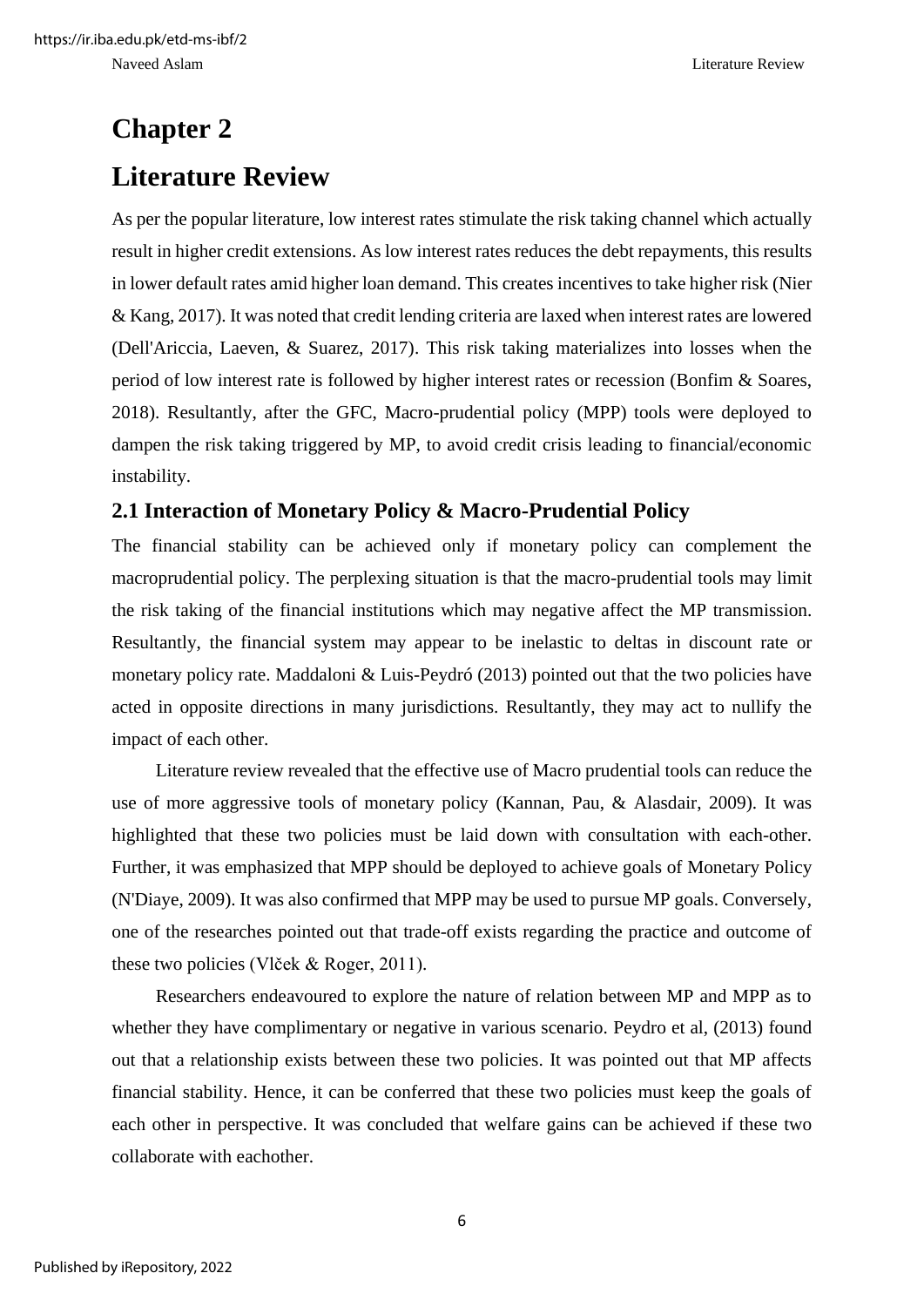One research revealed that these two policies did not in practice did not interact (Maximillian, 2018). This position was somewhat similar to that in Pakistan where the tools for each policy were deployed without material coordination.

Suh (2012) pointed out that MP affected the preferences of the bank borrowers whereas macro-prudential policy influenced the lending preferences of the lenders. Paligorova & Santos (2012) probed the risk-taking in banks by analysing the changes in credit extension viz-a-viz monetary policy.

Paydro (2013) pointed out that these two policies must collaborate with eachother to avert future crisis. He also concluded that a loose monetary policy stance was balanced by a strict capital adequacy policy. Overall, there is evident division over the impact of one policy over the other from the available literature review.

Jaime Caruana General Manager, Bank for International Settlements brought up this issue in a high level conference on "The Emerging Framework for Financial Regulation and Monetary Policy (2010)" jointly organized by BIS and IMF. She pointed out that MP should not be trusted to fix the imbalances related to credits and financial system. Further, Fiscal policy must also work in coordination.

#### <span id="page-15-0"></span>**2.2 Monetary Policy in case of Islamic Banks**

As the pricing of Islamic Banking Financing products is also based on discount rate. Hence, the transmission is conducted as in case of conventional banks. Research by IMF has concluded that monetary policy transmission can happen through the credit channel of Islamic Banking (Khatat , 2016). However, the question remains as to whether the efficiency of monetary policy transmission is the same as that of conventional banks. Zaheer et al, (2013) stated that the response of Islamic Banks to monetary policy shocks not as efficient as that of small-sized conventional banks. Hence, monetary policy transmission may dampen as the size of IBIs increase in the economy and becomes significant.

#### <span id="page-15-1"></span>**2.3 Research Design/Methodology in previous research**

Bonfim & Soares (2018) used panel regression to enquire about the monetary policy transmission and discount rate by analysing the banks' risk-taking behavior. Sarkar  $\&$ Sensarma (2019) employed panel data regression methodology, to assess the risk taking behavior of banks. The author took Gross Non-Performing Loans to Gross Loans as proxy for Credit Risk, liquid assets to total assets) was used as proxy of liquidity risk, market risk was measured in in terms of interbank borrowings/total borrowings and asset risk was measured as Provision against Advances to total assets. Monetary policy call rate was used to define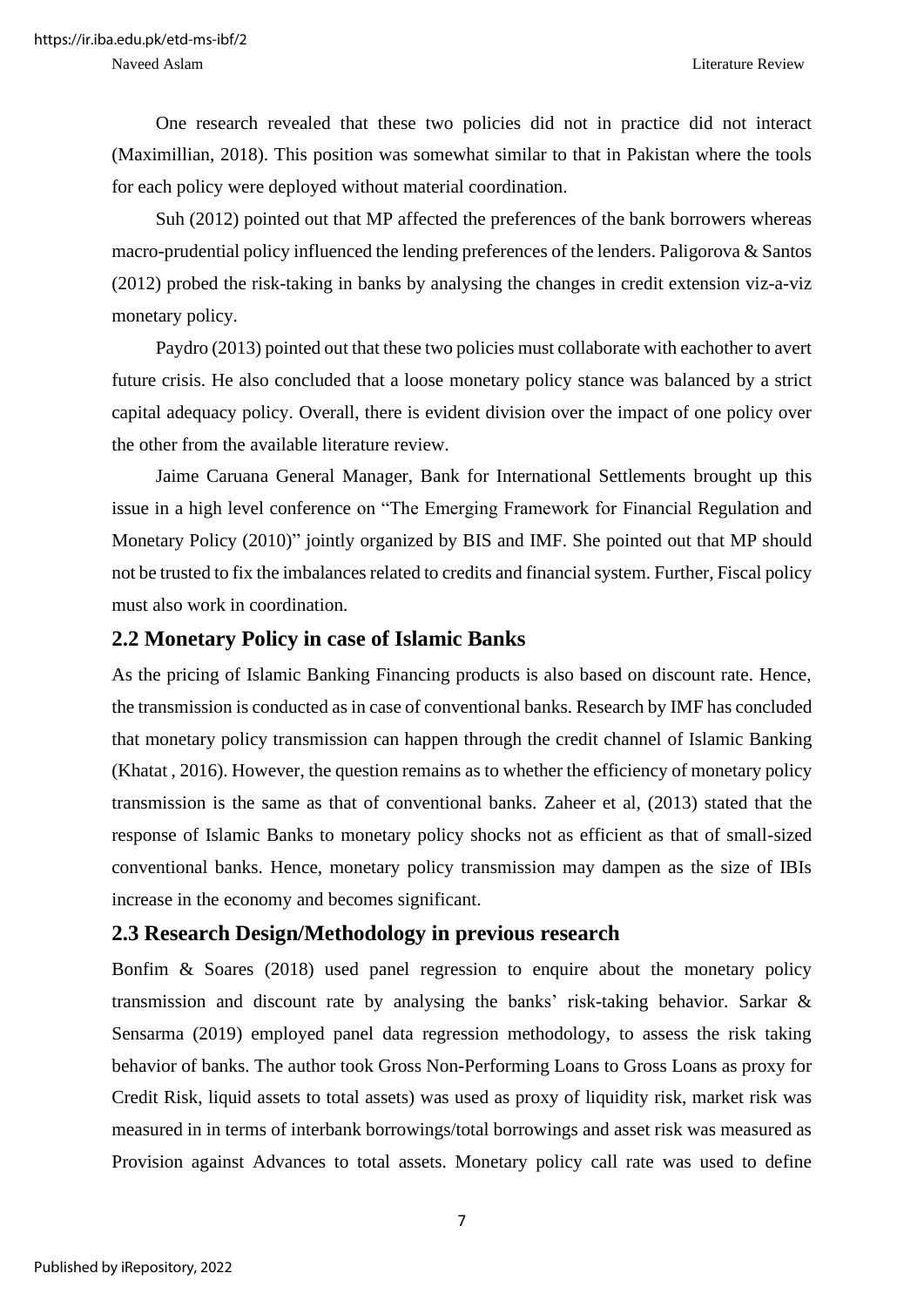Naveed Aslam Literature Review

Monetary Policy in the analysis. Similarly, Dell'Ariccia et al, (2017), used panel Regression Model to test the Bank Risk. The dependent variable risk taking was measured in terms of obligor risk rating of borrowers whereas the independent variables included federal funds rate, Capital to assets ratio which was inverse of leverage ratio, loan variables such as loan size and loan maturity. Chen (2019) used the variable of non-performing loans to measure the risk taking. The other variables in his analysis included Return on Assets of bank, monetary policy rate, GDP and size of banks. Nier & Kang (2017) used panel data regression wherein credit growth was analysed as a dependent variable against Capital Adequacy Ratio (CAR), reserve requirement and Loan to Value requirement.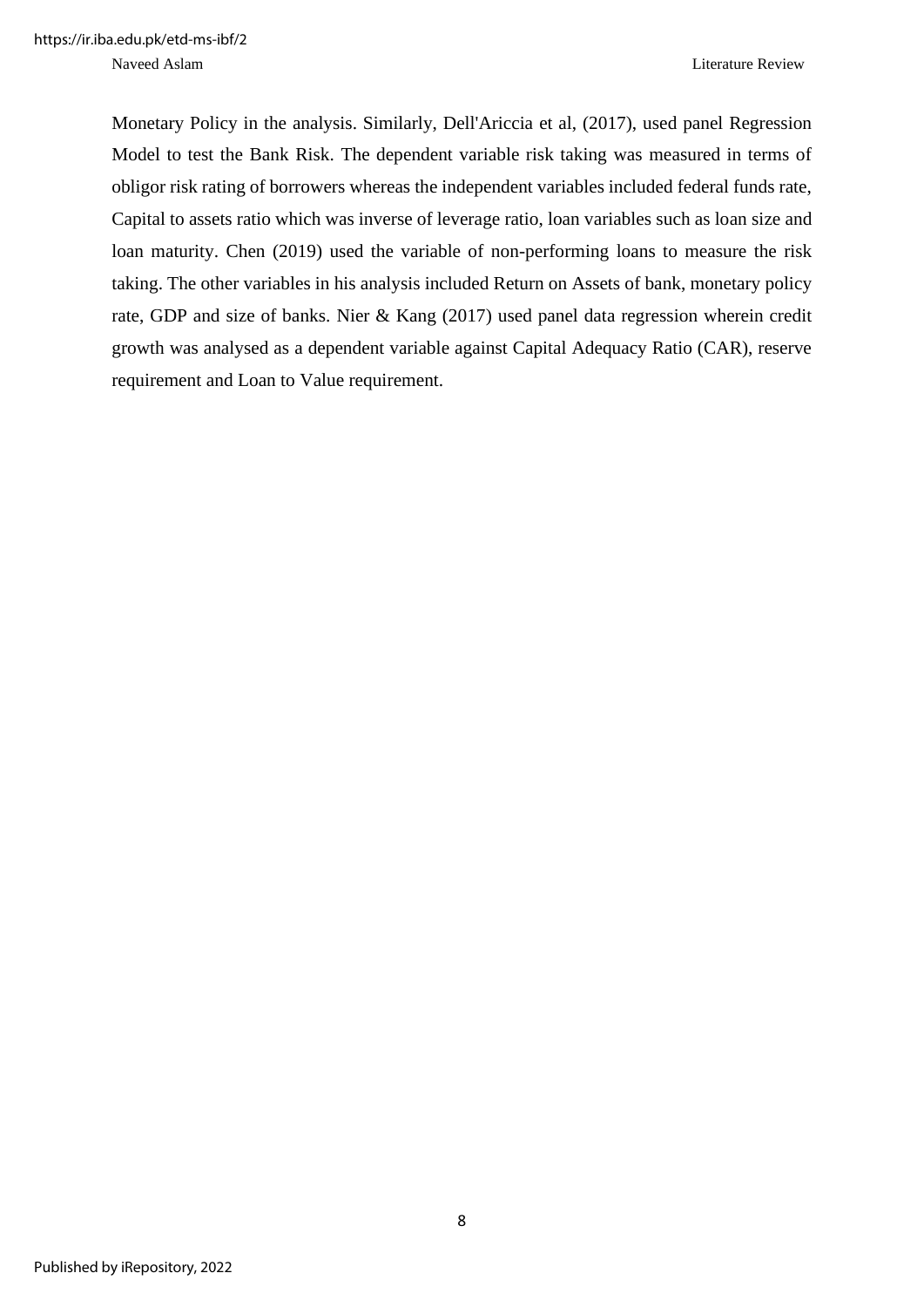## <span id="page-17-1"></span><span id="page-17-0"></span>**Chapter 3 Methodology & Data**

Based on the methodology used by Nier & Kang (2017) and Sarkar & Sensarma (2019), I have used panel regression to assess the effectiveness of the risk taking channel. The data consisted of published data from the State Bank of Pakistan related to key statistics of the banking industry and Monetary Statistics data. The data related to GDP was the published data of Pakistan Bureau of Statistics. The data frequency was quarterly and the data period was from September 2012 till December 2020 .

In this research, we probe the risk taking behavior by keeping 'Advances/Financing to Deposits' of both Islamic Banking Industry and overall banking industry in Pakistan as dependent variable. We have used the variable of 'Advances/Financing to Deposits' instead of 'advances/financing' to measure credit extension due to two reasons, a) it neutralized the impact of increase in broad money/monetary aggregates, b) it allows us to study risk taking in relation to available disposable funds with the bank and c) the banking regulators around the world use this variable to keep the credit growth in check. This also helped to avoid multicollinearity. Further, we will try to establish the relationship between the monetary policy rate and the dependent variable. Many other variables such as Customer Price Index and exchange rate were tested and later omitted as their inclusion resulted in multi-collinearity. Besides discount rate, the other variables were selected based on the previous researches already discussed which include:

- Capital Adequacy Ratio represents the capital buffers available against the risk weighted assets as prescribed by Basel Standards and enforced by State Bank of Pakistan.
- GDP represent the real economy contribution in explaining the credit growth.
- Lending rate broadly represents the discount rate plus the spread. Hence, this variable would serve to highlight the change in banking spread.
- Reserve requirements have a direct bearing over the credit extension as the overall credit multiplier function is measured in terms of multiple of reserve requirement. Further, as per SBP, this function is not widely used as a monetary policy tool.
- Return over equity (ROE): is used as a proxy to represent the profitability of the firms and the status of the firms.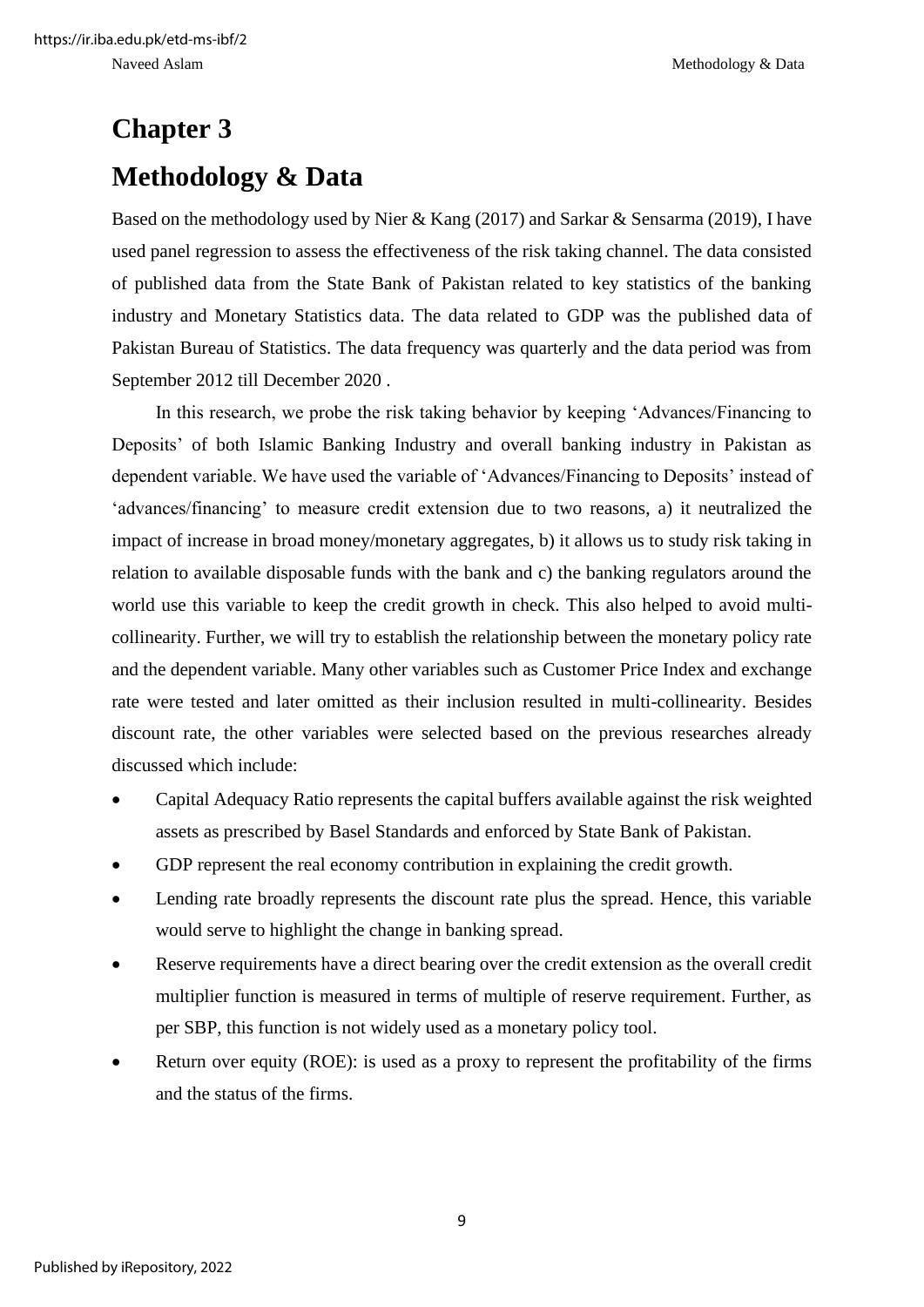- Non-performing Loans/Financing to Total Loans: this represents the level of risk of loans/financing which has been recognized. This is a historical figure which described the quality of credit at a given time.
- Liquid Asset to Total Asset: represents the available liquidity to the firms which may play a factor in the extension of credit.

The details of variables is given at appendix A.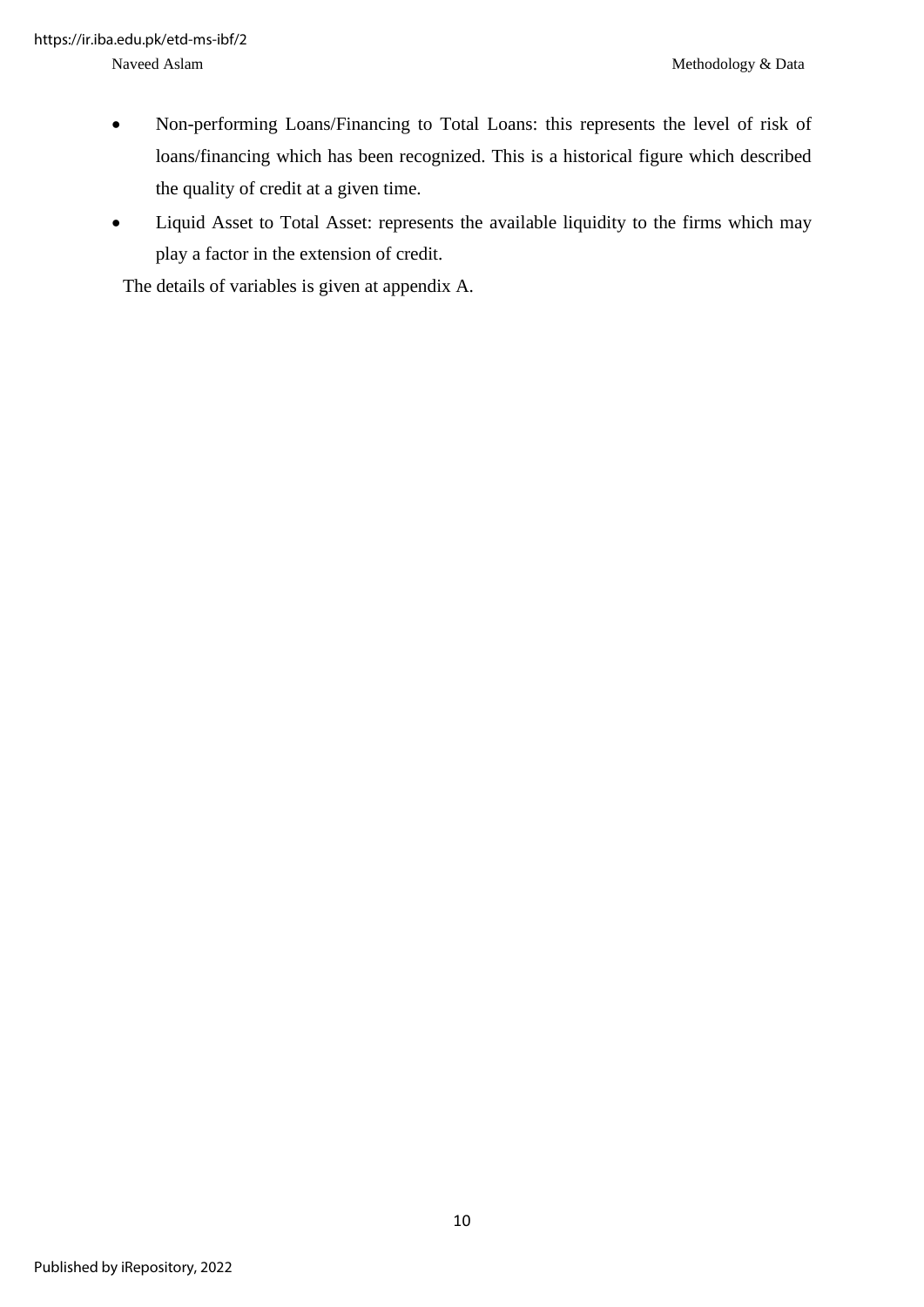### <span id="page-19-0"></span>**Chapter 4**

### <span id="page-19-1"></span>**Analysis & Results**

### <span id="page-19-2"></span>**4.1 Overall Banking Industry**

The panel data regression in case of overall banking industry gives the following equation for defining the dependent variable of 'Advances to Deposits':

*ADVANCES* DEPOSITS =  $\alpha + \beta_1$ <sup>\*</sup>CAR +  $\beta_2$ <sup>\*</sup>DISCOUNT\_RATE +  $\beta_3$ <sup>\*</sup>LOG(GDP) +  $\beta$ <sup>*\*LENDING\_RATE + β*<sup>*5*</sup>*\*NPL\_Rate + β*<sup>*6*</sup>*\*ROE\_AFTER\_TAX*</sup>

The results of panel data regression are produced below:

<span id="page-19-4"></span>

| <b>Variable</b>            | <b>Coefficient</b> | <b>Std. Error</b> | t-Statistic | Prob.  |
|----------------------------|--------------------|-------------------|-------------|--------|
| <b>Discount Rate</b>       | 0.5721             | 0.2718            | 2.1047      | 0.0451 |
| LOG GDP                    | 42.3893            | 14.1271           | 3.0006      | 0.0059 |
| <b>Lending Rate</b>        | $-0.5649$          | 0.4853            | $-1.1639$   | 0.2550 |
| <b>ROE</b> after tax       | $-0.2424$          | 0.1379            | $-1.7581$   | 0.0905 |
| <b>CAR</b>                 | 0.1177             | 0.3074            | 0.3829      | 0.7049 |
| <b>Provision Coverage</b>  | $-0.2690$          | 0.1306            | $-2.0604$   | 0.0495 |
| <b>Liquid Assets Ratio</b> | $-0.5976$          | 0.1411            | $-4.2349$   | 0.0003 |

**Table 2: Panel Data Regression - Overall Banking Industry**

There is positive significant relationship between the risk taking and discount rate. This implies that the reduction in discount rate has not resulted in increase of risk taking but the opposite happened. Hence, the leverage or advances to deposits also declined. Further, there is also significant relationship of dependent variable with the GDP, hence, the credit extension has rather been associated with the growth rate of the economy. The strong and significant relationship of risk taking with the liquid asset ratio also signifies the impact of MPP over the risk taking. Furthermore, the augmented role of MPP in defining risk taking is also amplified in its strong relationship with provision coverage ratio (PCR). There is also a strong but not significant relationship between risk taking and ROE of the banks.

#### <span id="page-19-3"></span>**4.2 Islamic Banking Industry**

The panel data regression in case of Islamic Banking Industry gives the following equation for defining the dependent variable of 'Financing to Deposits':

*FINANCING DEPOSITS* =  $\alpha + \beta_1$ <sup>\*</sup>Discount rate +  $\beta_2$ <sup>\*</sup>Lending rate +  $\beta_3$ <sup>\*</sup>LOG\_GDP + *β4\*ROE\_AFTER\_TAX + β5\*CAR + β6\*NPL\_RATIO + β7\*SLR + β8\*LIQUID\_RATIO*

The results of panel data regression are produced below: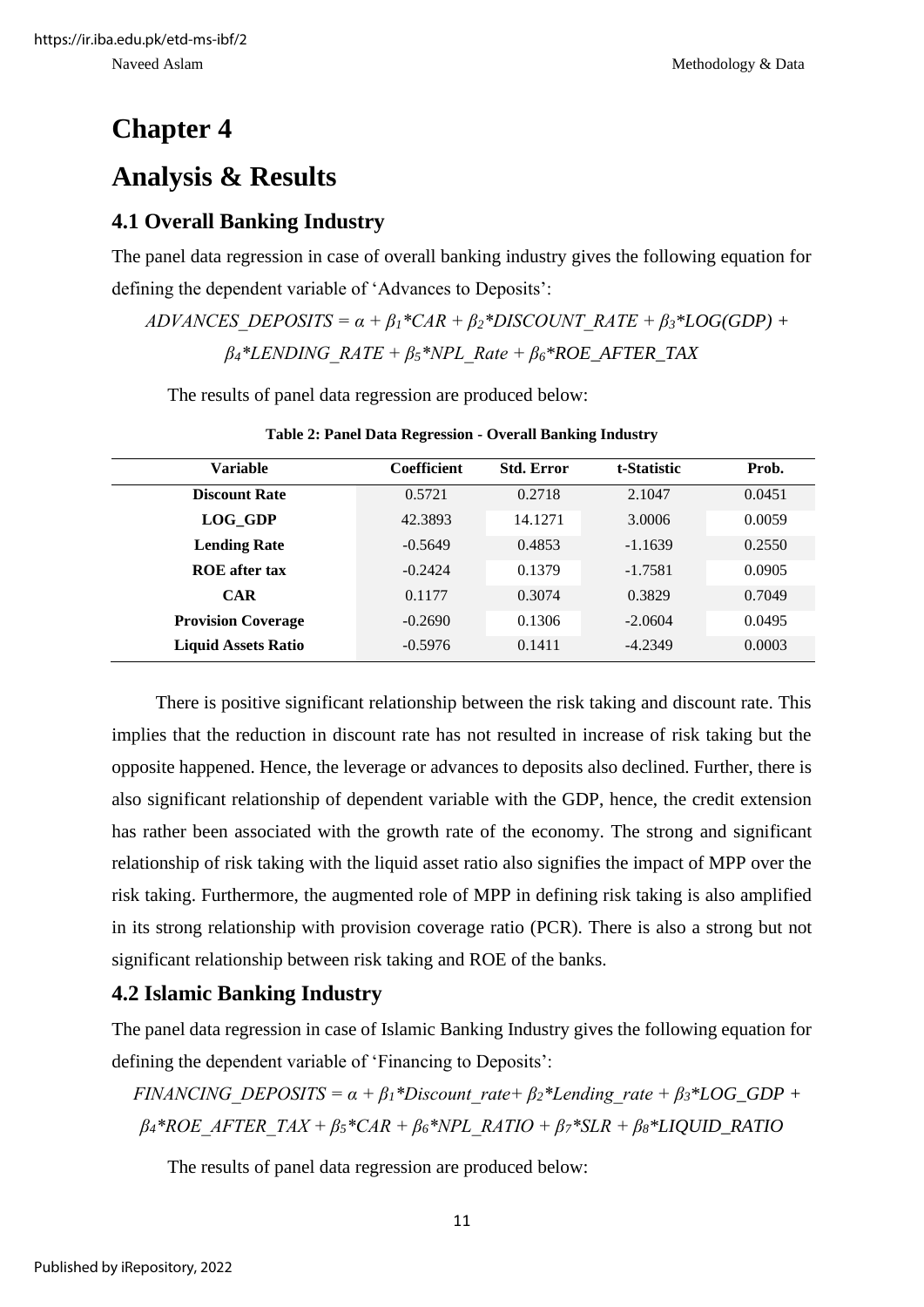<span id="page-20-0"></span>

| Variable                   | Coefficient | <b>Std. Error</b> | t-Statistic | Prob.  |
|----------------------------|-------------|-------------------|-------------|--------|
| <b>Discount Rate</b>       | 1.623467    | 0.640317          | 2.535411    | 0.0176 |
| <b>Lending Rate</b>        | $-1.883835$ | 1.081565          | $-1.741767$ | 0.0934 |
| <b>Liquid Assets Ratio</b> | $-0.301318$ | 0.243105          | $-1.239459$ | 0.2262 |
| LOG GDP                    | 93.70432    | 46.75007          | 2.004368    | 0.0556 |
| <b>ROE</b> after tax       | $-0.073971$ | 0.281969          | $-0.262336$ | 0.7951 |
| <b>SLR</b>                 | $-208.7700$ | 48.20446          | -4.330927   | 0.0002 |
| <b>CAR</b>                 | 0.266247    | 0.577453          | 0.461070    | 0.6486 |

**Table 3: Panel Data Regression - Islamic Banking Industry**

The above panel regression results transpire that there is a positive significant relationship between risk taking and discount rate similar to overall banking industry however, it is slightly stronger relationship. Similarly, there is a strong relationship of risk taking in IBIs with the GDP as was found in case of banking industry. There is very strong negative relationship with the SLR requirement. The reduced SLR requirement for IBIs was a result of central bank action in 2016 which has resulted in excess risk taking on behalf of IBIs. The reason for reduction in SLR requirement by SBP was due to lack of investment avenues for the IBIs. Hence, there is a less strong negative relationship with liquid assets as compared to overall banking industry.



<span id="page-20-1"></span>**Figure 6: Liquid Assets Ratio**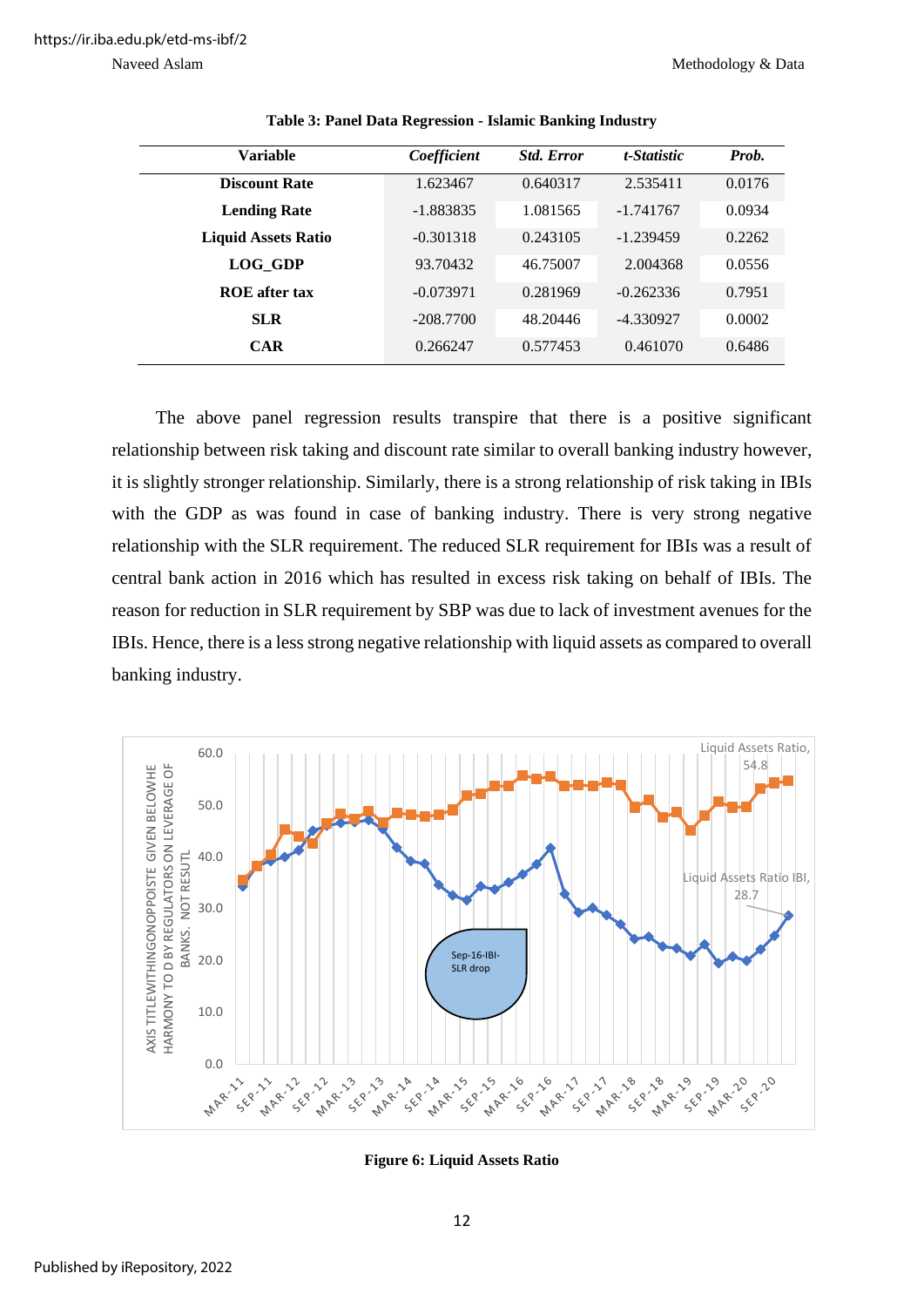Furthermore, there is a strong negative relationship with the overall lending rate which mainly depicts that the risk taking increased when the lending rates reduced.

#### <span id="page-21-0"></span>**4.3 Consolidated Synopsis of Results**

It is evident that there is a significant positive relationship between the risk taking of IBIs and banking industry with the discount rate. This is contrary to the literature where the lax monetary policy results in excessive risk taking. Hence, this is evidence of disruptions in monetary policy transmission. It can be deduced that MPP acted in opposite direction to MP with counter cyclical methodology. IBIs have a relatively stronger relationship with the discount rate than the banking industry which implies that monetary policy transmission impediments in Islamic Banking are relatively higher than banking industry. The following graph depicts this scenario.



**Figure 7: Discount Rate & Credit Take-Off**

<span id="page-21-1"></span>On an overall basis, the risk taking in IBIs is greater than risk taking of banking sector as depicted by the respective loan/financing to deposits rate. However, it may also be noted that risk taking in IBIs has still resulted in lower non-performing financing as compared to banking industry which have even reduced overtime. This behavior is highlighted by the below graph.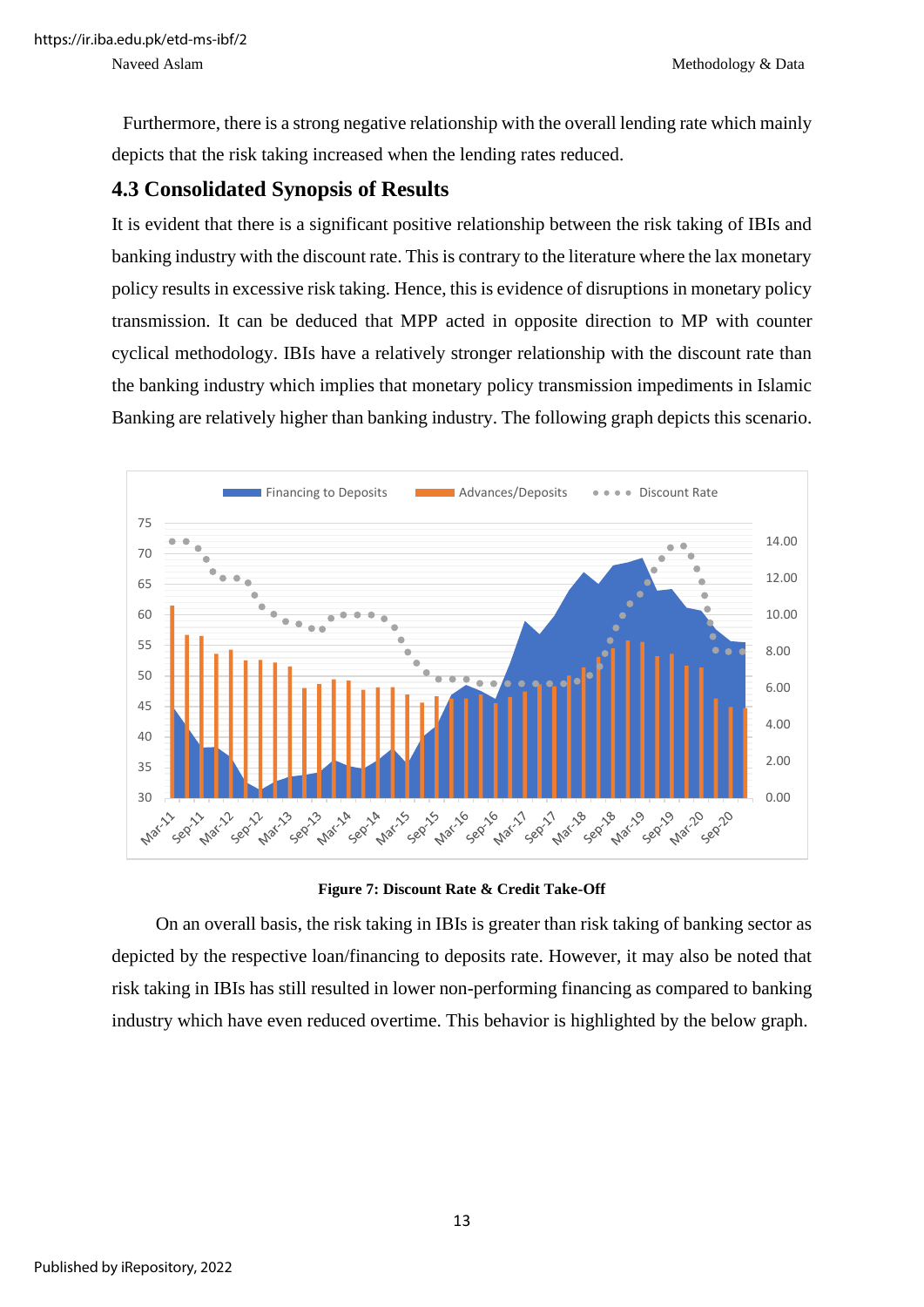

#### **Figure 8: Non-performing Financing/loans trend**

<span id="page-22-0"></span>The banking industry also showed significant relationship with the liquid assets ratio whereas the relationship was not that significant in Islamic Bank. This was mainly due to reduced liquidity requirement upon reduction in SLR as explained above. Hence, IBIs showed a strong relationship with the SLR as depicted in the below graph. It may be noted that his tool is not often used as a monetary policy tool in Pakistan.



<span id="page-22-1"></span>**Figure 9: Impact of SLR on IBI**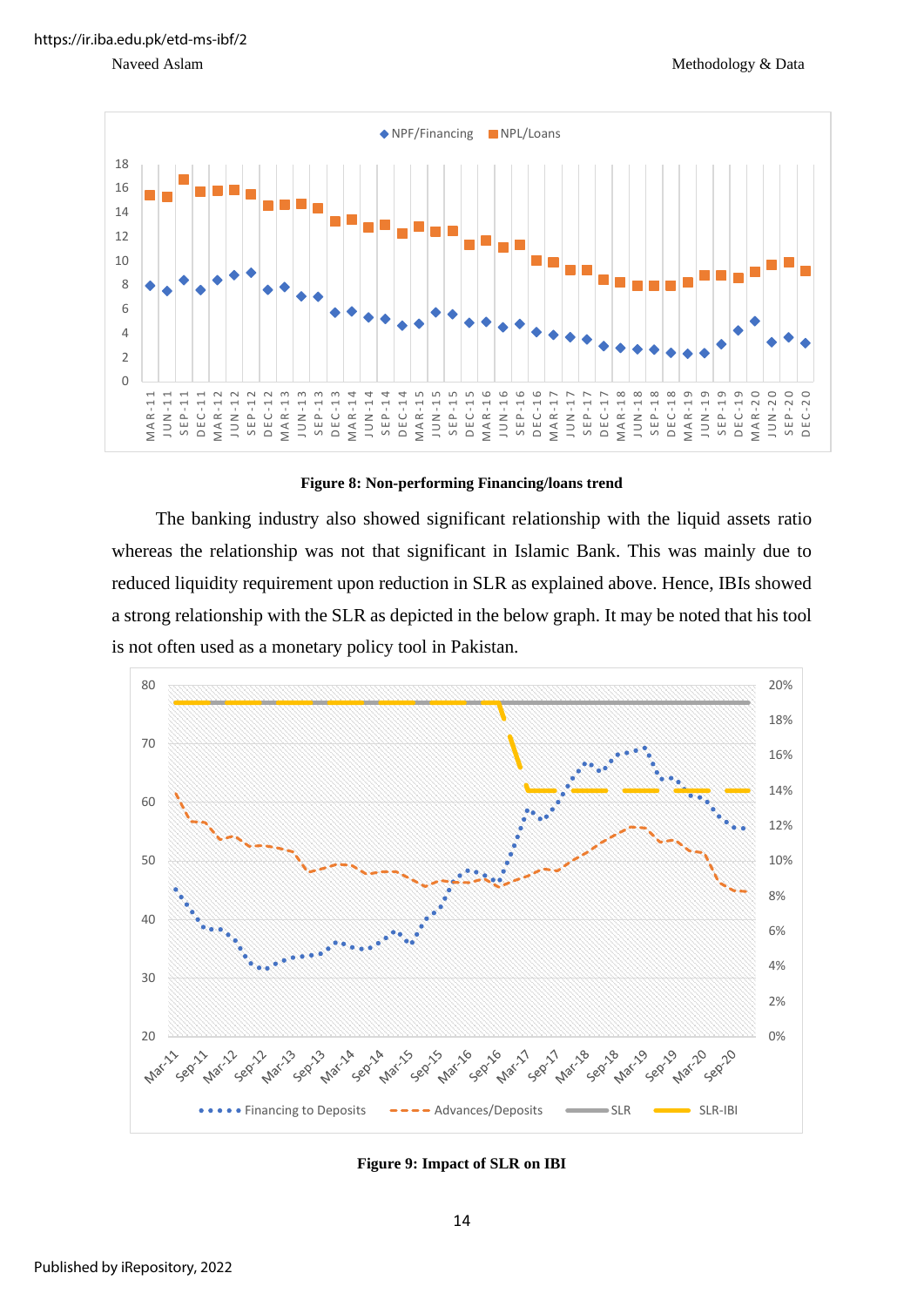Naveed Aslam Methodology & Data

#### <span id="page-23-0"></span>**4.4 Conclusion**

The role of macro-prudential policy in shaping the risk taking behaviour remains a fact today. It was introduced to strengthen the financial system by introducing counter-cyclical buffers. However, the results of this paper transpired that the monetary policy was not able to achieve its desired objectives as the risk taking was not triggered in presence of stringent macroprudential policy. Hence, it is recommended that both policies must work in a collaborative way for welfare gains. Further, it was noted that Islamic Banking is able to play its role of financial intermediation in a better way as compared to banking industry. This feat was achieved while fulfilling the requirements of the macro-prudential policy such as CAR. While the Islamic finance is based on the existence of real assets under every transaction which guarantees better risk management. In this paper, the results also indicated that the risk management in Islamic Banks is better than the commercial banks while exhibiting higher risk taking behaviour.

The main findings of this research paper are summarized below:

- Contrary to literature, there is a significant positive relationship between the risk taking of IBIs and banking industry with the discount rate.
- Risk taking in IBIs exceed the risk taking of banking industry.
- Despite, higher risk taking in IBIs, NPFs in IBIs were still considerably less in IBIs and on declining trend. This signifies that credit risk measurement and management was better in IBIs than in banking industry.
- Lax MP did not result in increase in risk taking which may signify that both MP and MPP did not complement each other.
- The stringent MPP stance can also be gauged from the fact that CAR has improved overtime, NPLs have reduced and liquid to assets ratio has also improved in the banking industry at-large.
- SLR as a monetary tool has not been effectively used to achieving monetary policy outputs. This tool was effectively used in case of IBIs which increased the risk taking and in IBIs.
- Credit to GDP has not taken off in Pakistan as compared to other regional countries which have shown strong economic performance.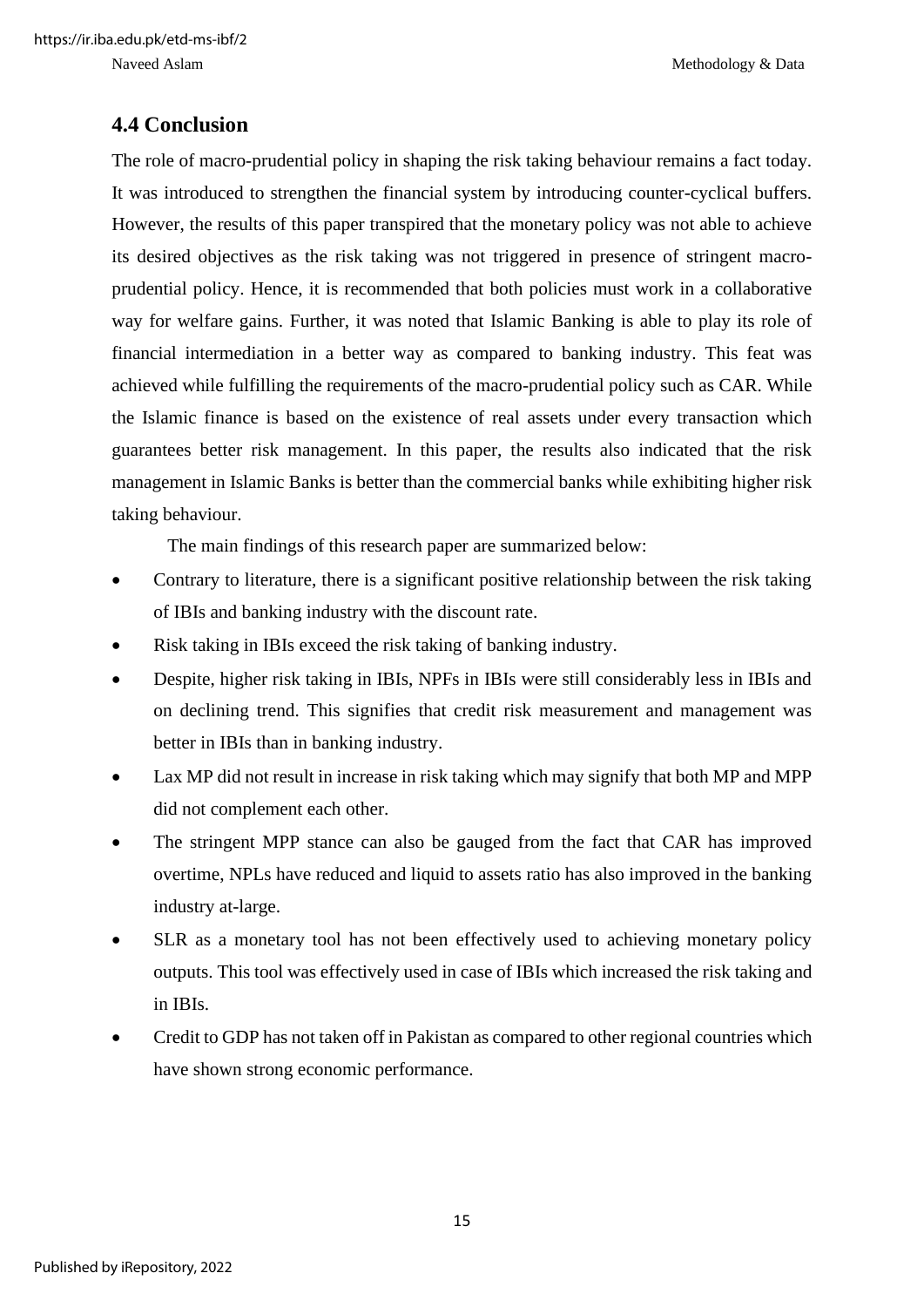### <span id="page-24-0"></span>**References**

- Beau, D. C. (2012). Macro Prudential Policy and the conduct of Monetary Policy. Banque De France Occassional Papers No. 8.
- Bonfim, D., & Soares, C. (2018). The risk-taking channel of monetary policy: Exploring all avenues. *Journal of Money, Credit and Banking, 50*(7), 1507-1541. Retrieved from https://www.bportugal.pt/sites/default/files/anexos/papers/wp20142.pdf
- Caruana, J. (2010). The Emerging Framework for Financial Regulation and Monetary Policy. *Macroprudential policy: working towards a new consensus (BIS's Financial Stability Institute and the IMF Institute).* Washington DC: Bank of International Settlement.
- Chen, H. (2019). An Empirical Analysis of the Risk Taking Channel of Monetary Policy in China—Base on Evidence from Chinese Listed Bank. *American Journal of Industrial and Business Management, 9*, 1033-1044.
- Columbia, B. D. (n.d.). *The purpose of the monetary policy*. Retrieved from https://www.banrep.gov.co/en/node/22746#:~:text=The%20primary%20objective%2 0of%20monetary,the%20population%27s%20quality%20of%20life.
- Dell'Ariccia, G., Laeven, L., & Suarez, G. A. (2017). Bank leverage and monetary policy's risk‐taking channel: evidence from the United States. *Journal of Finance, 72*(2). Retrieved from https://www.imf.org/external/pubs/ft/wp/2013/wp13143.pdf
- Kannan, P., Pau, R., & Alasdair, S. (2009). *Monetary and Macro Prudential Policy in a Model with House Price Booms.* IMF Working Paper no. 251.
- Khalid, A., & Nadeem, T. (2017). *Bank Credit to Private Sector: A Critical Review in Context of Financial Sector Reforms.* State Bank of Pakistan. Karachi: State Bank of Pakistan.
- Khatat , M. (2016). *Monetary Policy in the Presence of Islamic Banking.* Washington DC: IMF.
- Maddaloni, A., & Luis Peydró, J. (2013, July). *Monetary Policy, MacroPrudential Policy and Banking Stability.* Frankfurt: European Central Bank. Retrieved from https://www.ecb.europa.eu/pub/pdf/scpwps/ecbwp1560.pdf
- Maximillian, F. (2018). *Monetary and Financial Policy in the Euro Area.* Springer.
- N'Diaye, P. (2009). *Counter-Cyclical Macro Prudential Policy in a supporting role to Monetary Policy.* Washington D. C.: IMF Working Papers.
- Nier, E., & Kang, H. (2017). *Monetary and macroprudential policies – exploring Interactions.* Bank for International Settlements. BIS. Retrieved from https://www.bis.org/publ/bppdf/bispap86e.pdf
- Paligorova, T., & Santos, J. (2012). *Monetary Policy and Bank Risk-Taking: Evidence from Corporate Loan Market.* Federal Reserve Bank of San Francisco. San Francisco: Federal Reserve Bank of San Francisco.
- Pedro, M. a.-L. (2013). Macro Prudential Policy, Monetary Policy and Banking Stability. *International Journal of Central Banking*.
- Peydró, A. M.-L. (2013). *Monetary Policy, Macroprudential Policy and Bank Stability; Evidence from the Euro Area.* Frankfurt, Germany: European Central Bank.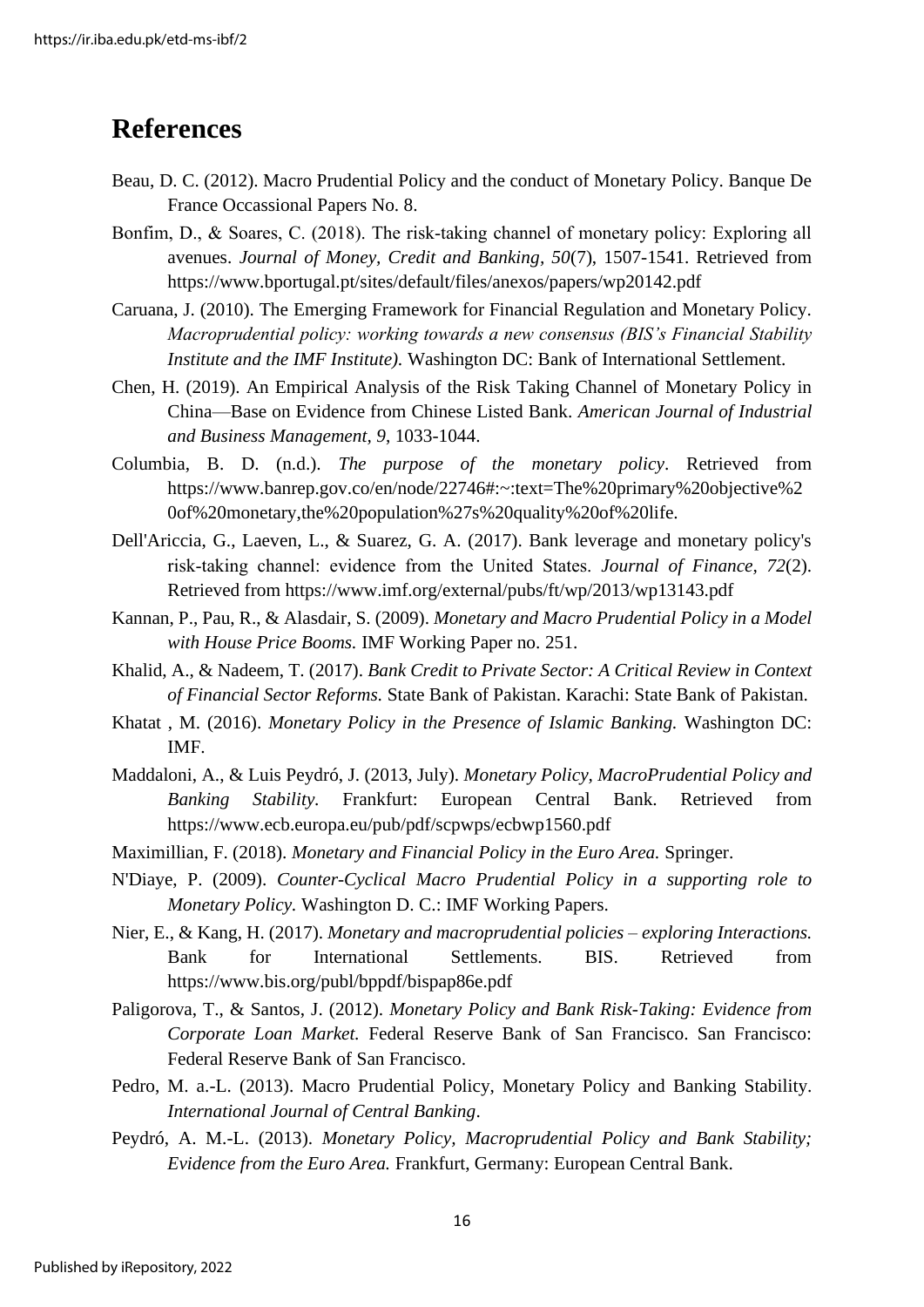- *Reserve Bank of Australia*. Retrieved from https://www.rba.gov.au/education/resources/explainers/the-transmission-of-monetarypolicy.html#:~:text=The%20transmission%20of%20monetary%20policy%20describe s%20how%20changes%20made%20by,the%20impact%20on%20the%20economy.
- Sarkar, S., & Sensarma, R. (2019). Risk-taking Channel of Monetary Policy: Evidence from Indian Banking. *The Journal of Applied Economic Research*, 1-20. doi: 10.1177/0973801018800088
- State Bank of Pakistan. (2015). *Annual Report.* Karachi: State Bank of Pakistan.
- Suh, H. (2012). *Macroprudential Policy: Its Effects and Relationship to Monetary Policy.* Philadelphia: Federal Reserve Bank of Philadelphia.
- Thomson Reuters. (2018). *Islamic Finance Development Report: Building Momentum.* salaamgateway.com.
- Vlček, J., & Roger, S. (2011). *Macroeconomic Cost of Higher Banking Capital & Liquidity Requirements.* Washington DC: IMF.
- Zaheer, S., Ongena, S., & Wijnbergen, S. (2013). The transmission of monetary policy through Conventional and Islamic Banks. *International Journal of Central Banking*, 175-224. Retrieved from https://www.ijcb.org/journal/ijcb13q4a6.pdf